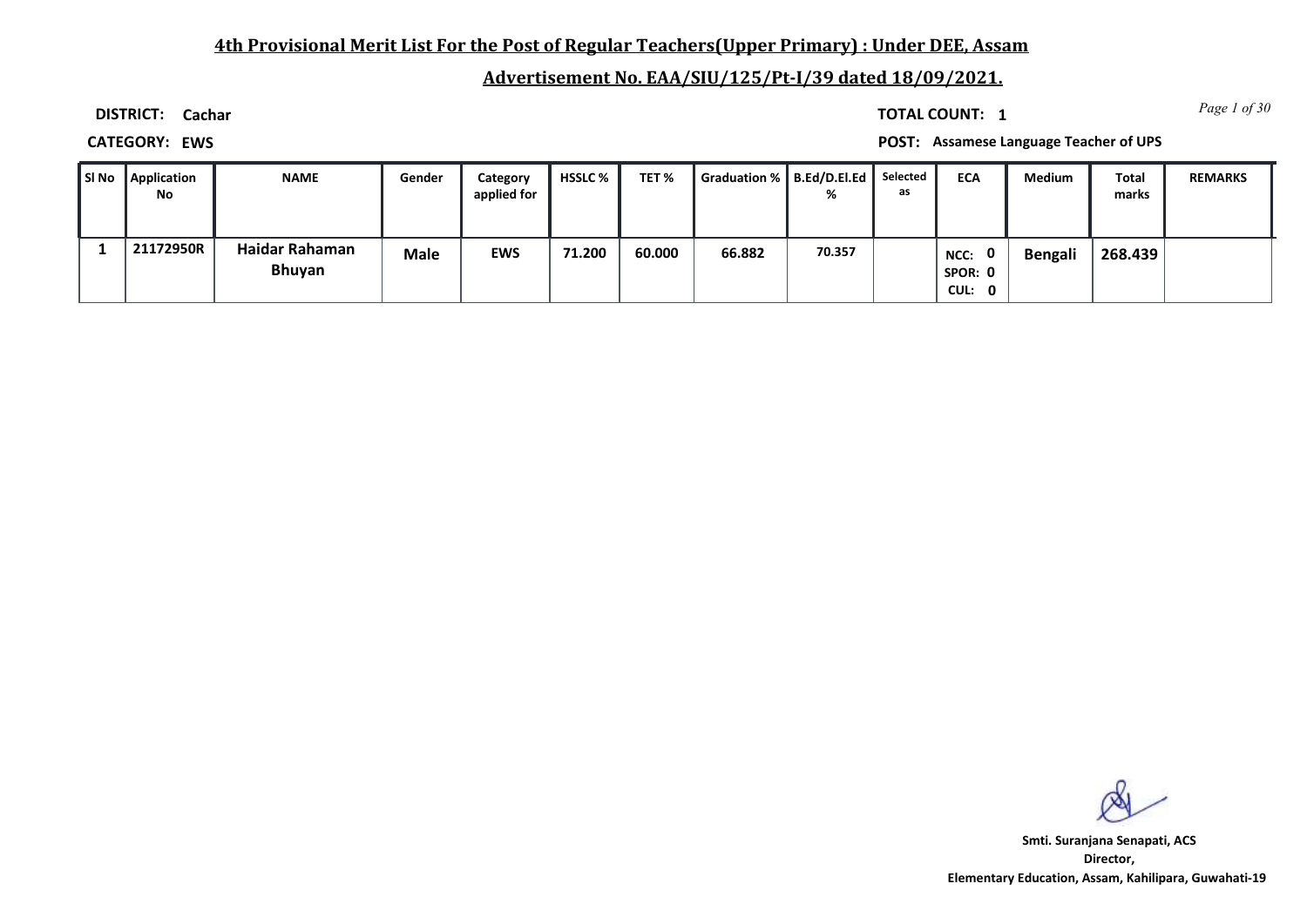**CATEGORY: OBC/MOBC POST: Assamese Language Teacher of UPS**

| I SI No | Application<br>No | <b>NAME</b>          | Gender      | Category<br>applied for | <b>HSSLC</b> % | TET %  | Graduation %   B.Ed/D.El.Ed | %      | Selected<br>as              | <b>ECA</b>                  | <b>Medium</b>   | Total<br>marks | <b>REMARKS</b> |
|---------|-------------------|----------------------|-------------|-------------------------|----------------|--------|-----------------------------|--------|-----------------------------|-----------------------------|-----------------|----------------|----------------|
|         | 21176957R         | <b>Biplab Boruah</b> | <b>Male</b> | <b>OBC/MOBC</b>         | 72.200         | 60.667 | 61.286                      | 69.450 |                             | NCC: 0<br>SPOR: 0<br>CUL: 0 | <b>Manipuri</b> | 263.602        |                |
|         | 21188300R         | Pronamika Saikia     | Female      | <b>OBC/MOBC</b>         | 62.600         | 62.000 | 64.929                      | 71.429 | Women<br><b>Reservation</b> | NCC: 0<br>SPOR: 0<br>CUL: 0 | <b>Manipuri</b> | 260.957        |                |

**Director, Elementary Education, Assam, Kahilipara, Guwahati-19 Smti. Suranjana Senapati, ACS**

*Page 2 of 30* **TOTAL COUNT: 2**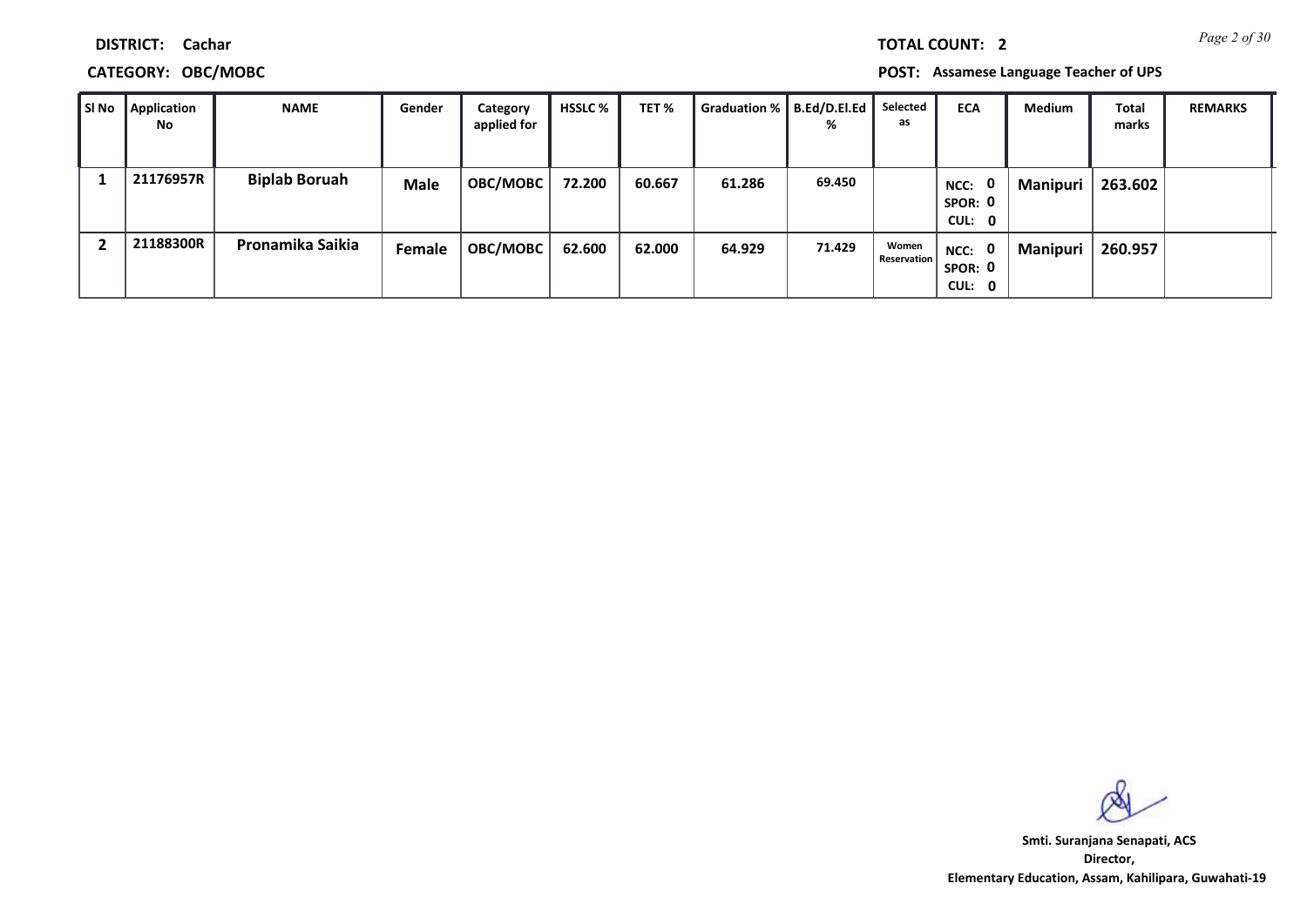*Page 3 of 30* **TOTAL COUNT: 1**

**DISTRICT: Cachar**

**CATEGORY: STP POST: Assamese Language Teacher of UPS**

| ∥ SI No | <b>Application</b><br>No | <b>NAME</b>    | Gender | Category<br>applied for | <b>HSSLC</b> % | TET %  | Graduation %   B.Ed/D.El.Ed | %      | Selected<br>as | <b>ECA</b>                     | <b>Medium</b>  | Total<br>marks | <b>REMARKS</b> |
|---------|--------------------------|----------------|--------|-------------------------|----------------|--------|-----------------------------|--------|----------------|--------------------------------|----------------|----------------|----------------|
|         | 21170304R                | Kartik Pamegam | Male   | <b>STP</b>              | 55.400         | 59.333 | 66.286                      | 75.900 |                | 0<br>NCC:<br>SPOR: 0<br>CUL: 0 | <b>Bengali</b> | 256.919        |                |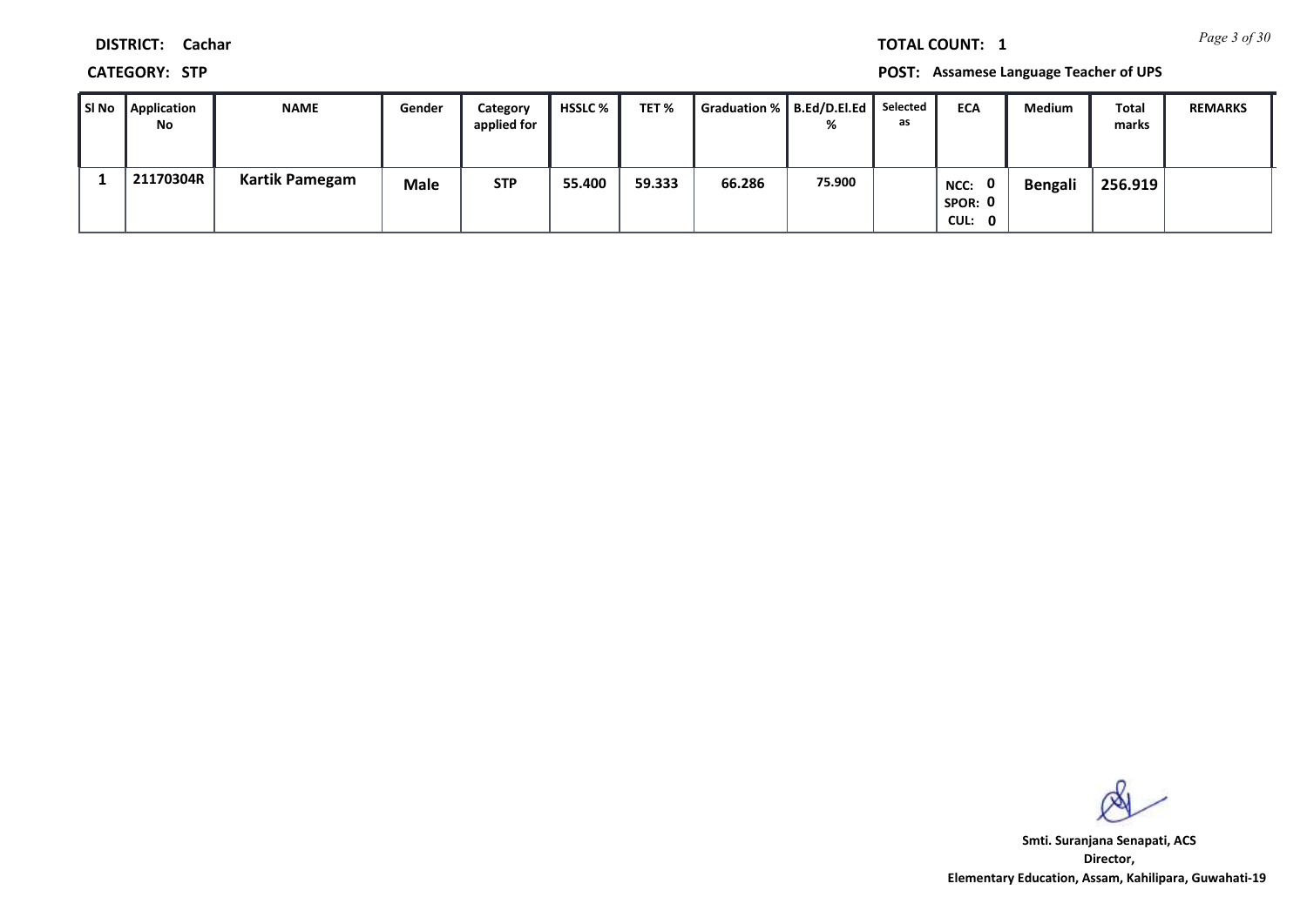*Page 4 of 30* **TOTAL COUNT: 1**

**DISTRICT: Cachar**

**CATEGORY: STP POST: Assamese Language Teacher of UPS**

| l SI No | <b>Application</b><br>No | <b>NAME</b>  | Gender | Category<br>applied for | <b>HSSLC %</b> | TET %  | Graduation %   B.Ed/D.El.Ed | %      | Selected<br>as | <b>ECA</b>                       | <b>Medium</b>   | <b>Total</b><br>marks | <b>REMARKS</b> |
|---------|--------------------------|--------------|--------|-------------------------|----------------|--------|-----------------------------|--------|----------------|----------------------------------|-----------------|-----------------------|----------------|
|         | 21194188R                | Mrinali Kuli | Female | <b>STP</b>              | 62.400         | 60.000 | 61.571                      | 64.950 |                | - റ<br>NCC:<br>SPOR: 0<br>CUL: 0 | <b>Manipuri</b> | 248.921               |                |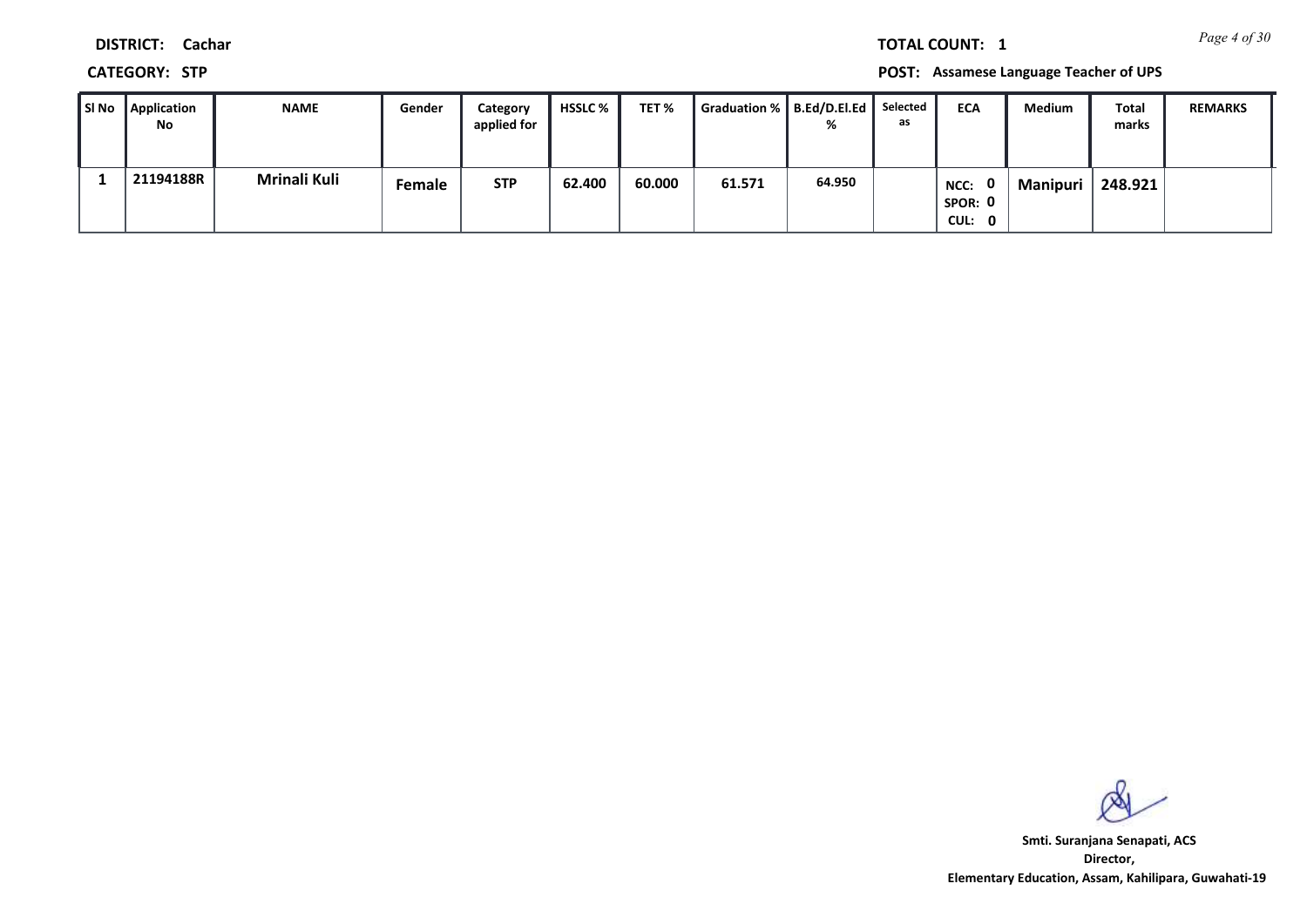| Sl No                   | Application<br>No | <b>NAME</b>                         | Gender      | Category<br>applied for | HSSLC % | TET%   | Graduation % | <b>B.Ed/D.El.Ed</b> | Selected<br>as       | <b>ECA</b>                  | Medium         | <b>Total</b><br>marks | <b>REMARKS</b> |
|-------------------------|-------------------|-------------------------------------|-------------|-------------------------|---------|--------|--------------|---------------------|----------------------|-----------------------------|----------------|-----------------------|----------------|
| $\mathbf{1}$            | 21192924R         | <b>Aklima Khatun</b>                | Female      | <b>EWS</b>              | 65.800  | 60.667 | 67.647       | 93.000              | Women<br>Reservation | NCC: 0<br>SPOR: 0<br>CUL: 0 | <b>Bengali</b> | 287.114               | Withheld       |
| $\overline{2}$          | 21204680R         | <b>Md Mainuddin</b><br><b>Ahmed</b> | <b>Male</b> | <b>EWS</b>              | 67.400  | 65.333 | 83.471       | 69.429              |                      | NCC: 0<br>SPOR: 0<br>CUL: 0 | <b>Bengali</b> | 285.632               |                |
| $\overline{\mathbf{3}}$ | 21204458R         | <b>Khairul Basar</b>                | <b>Male</b> | <b>EWS</b>              | 66.400  | 62.000 | 84.706       | 70.214              |                      | NCC: 0<br>SPOR: 0<br>CUL: 0 | <b>Bengali</b> | 283.320               |                |
| 4                       | 21178705R         | Jaynal Ali                          | Male        | <b>EWS</b>              | 75.600  | 65.333 | 68.824       | 71.700              |                      | NCC: 0<br>SPOR: 0<br>CUL: 0 | <b>Bengali</b> | 281.457               |                |
| 5                       | 21180142R         | <b>Beauty Parbin</b>                | Female      | <b>EWS</b>              | 65.000  | 64.667 | 66.588       | 79.850              | Women<br>Reservation | NCC: 0<br>SPOR: 0<br>CUL: 0 | <b>Bengali</b> | 276.105               |                |
| 6                       | 21192934R         | Yesmina Ahmed                       | Female      | <b>EWS</b>              | 74.000  | 60.667 | 62.118       | 78.050              |                      | NCC: 0<br>SPOR: 0<br>CUL: 0 | <b>Bengali</b> | 274.834               |                |
| $\overline{7}$          | 21193152R         | <b>Md Azizur Rahman</b>             | <b>Male</b> | <b>EWS</b>              | 71.400  | 60.000 | 63.235       | 75.139              |                      | NCC: 0<br>SPOR: 0<br>CUL: 0 | <b>Bengali</b> | 269.775               |                |
| 8                       | 21201847R         | Rumeja Khatun                       | Female      | <b>EWS</b>              | 67.400  | 65.333 | 60.882       | 75.300              |                      | NCC: 0<br>SPOR: 0<br>CUL: 0 | <b>Bengali</b> | 268.916               |                |

т

**DISTRICT: Cachar**

т

**CATEGORY: UR POST: Assamese Language Teacher of UPS**

**Director, Elementary Education, Assam, Kahilipara, Guwahati-19 Smti. Suranjana Senapati, ACS**

т

*Page 5 of 30* **TOTAL COUNT: 8**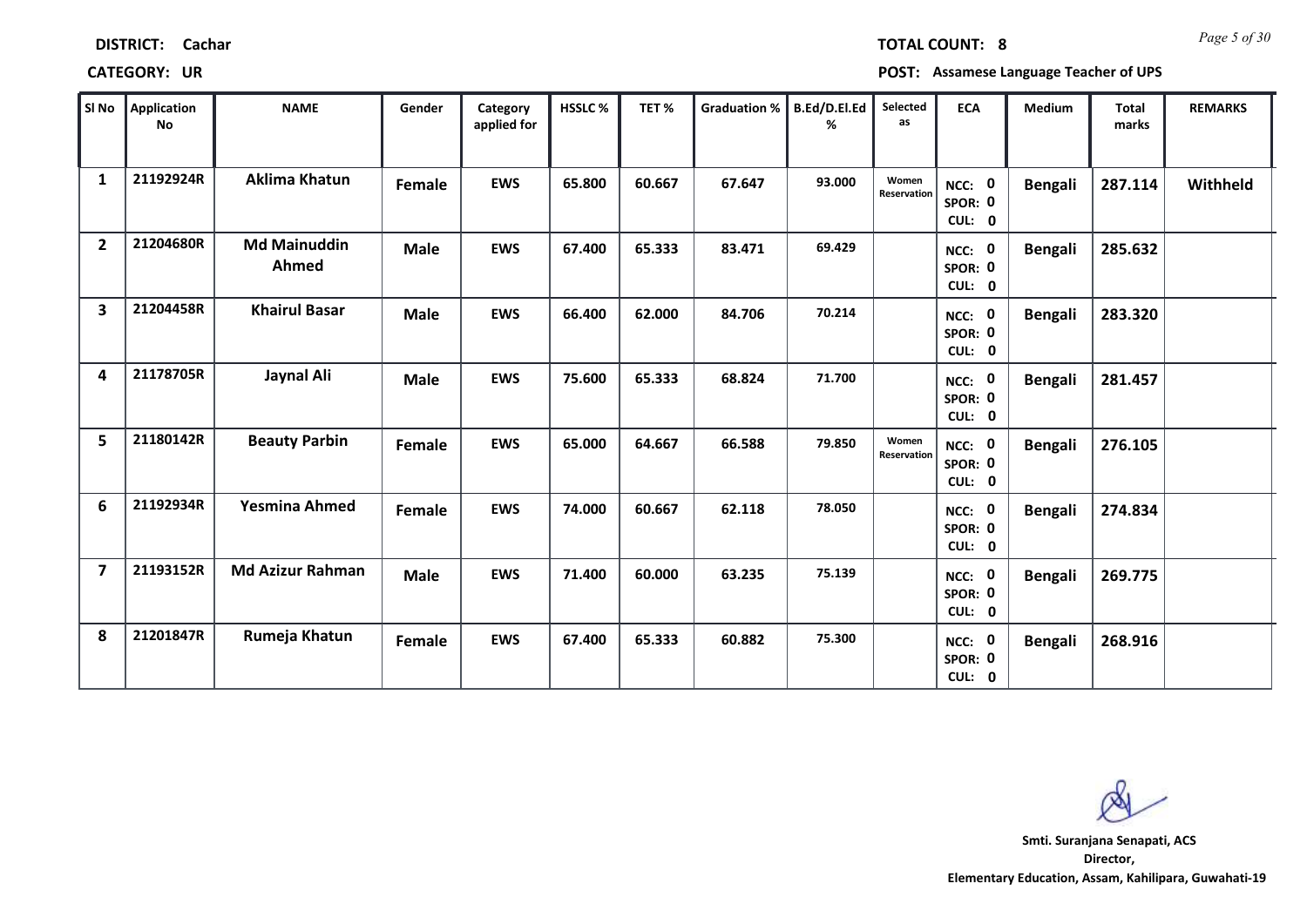**CATEGORY: UR POST: Assamese Language Teacher of UPS**

| SI No          | Application<br>No | <b>NAME</b>               | Gender      | Category<br>applied for | <b>HSSLC %</b> | TET %  | Graduation %   B.Ed/D.El.Ed | %      | Selected<br>as              | <b>ECA</b>                       | <b>Medium</b> | Total<br>marks | <b>REMARKS</b> |
|----------------|-------------------|---------------------------|-------------|-------------------------|----------------|--------|-----------------------------|--------|-----------------------------|----------------------------------|---------------|----------------|----------------|
|                | 21179858R         | Tapan Saikia              | <b>Male</b> | <b>UR</b>               | 74.600         | 63.333 | 68.214                      | 67.111 |                             | - 0<br>NCC:<br>SPOR: 0<br>CUL: 0 | Manipuri      | 273.259        |                |
| $\overline{2}$ | 21164805R         | <b>Rejaul Islam Ahmed</b> | <b>Male</b> | <b>UR</b>               | 67.400         | 63.333 | 65.412                      | 73.100 |                             | - 0<br>NCC:<br>SPOR: 0<br>CUL: 0 | Manipuri      | 269.245        |                |
| 3              | 21206483R         | Rahima Khatun             | Female      | <b>UR</b>               | 63.200         | 66.667 | 67.118                      | 68.700 | Women<br><b>Reservation</b> | NCC: 0<br>SPOR: 0<br>CUL: 0      | Manipuri      | 265.684        |                |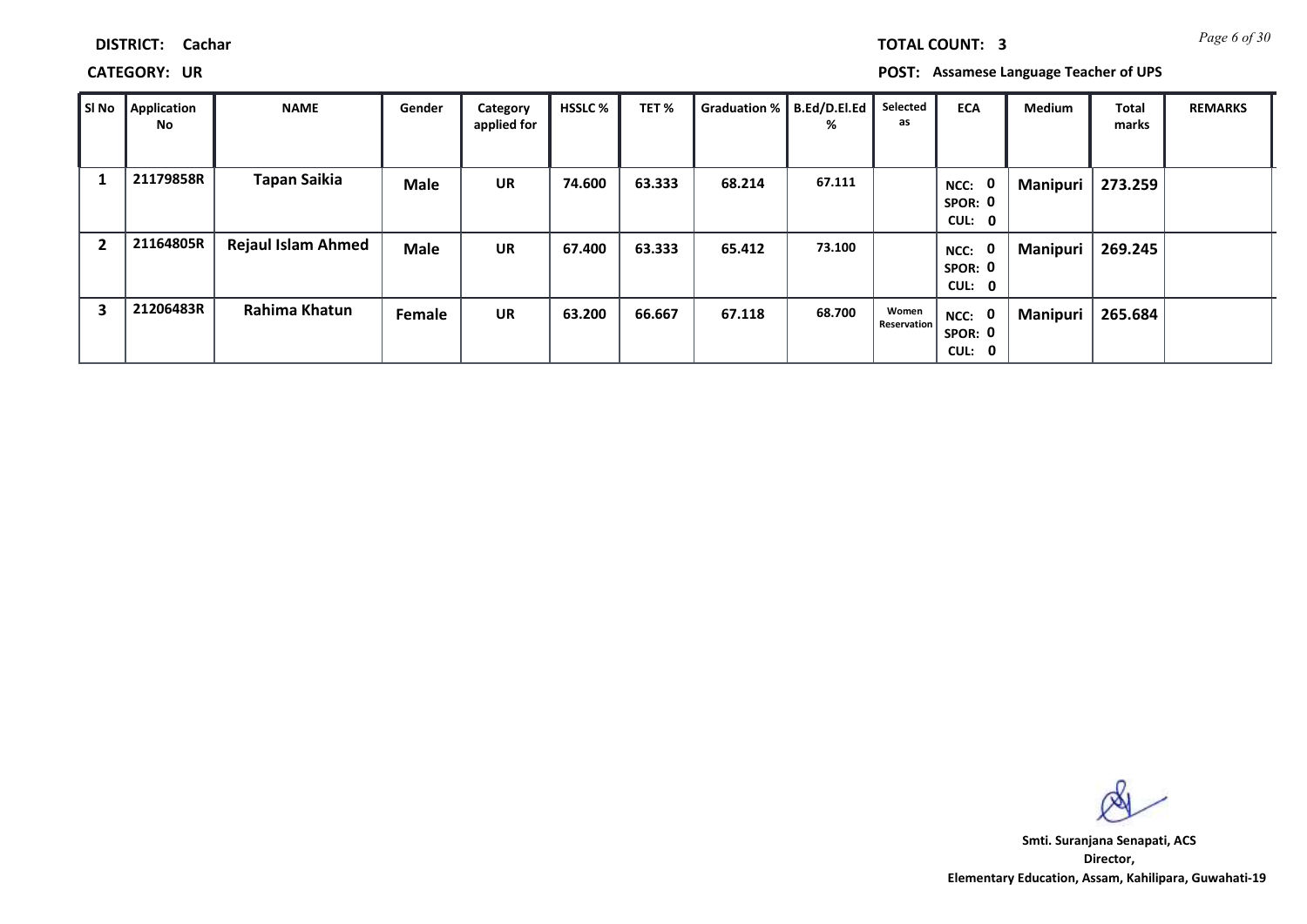| <b>DISTRICT:</b> | Cachar |
|------------------|--------|
|------------------|--------|

### **CATEGORY: EWS POST: Assistant Teacher of UPS**

| SI No          | Application<br><b>No</b> | <b>NAME</b>                              | Gender      | Category<br>applied for | HSSLC% | TET%   | Graduation % | B.Ed/D.El.Ed<br>% | Selected<br>as       | <b>ECA</b>                  | Medium         | <b>Total</b><br>marks | <b>REMARKS</b> |
|----------------|--------------------------|------------------------------------------|-------------|-------------------------|--------|--------|--------------|-------------------|----------------------|-----------------------------|----------------|-----------------------|----------------|
| 1              | 21195803R                | Anwara Begum<br><b>Mazumder</b>          | Female      | <b>EWS</b>              | 60.400 | 68.667 | 76.889       | 72.500            | Women<br>Reservation | NCC: 0<br>SPOR: 0<br>CUL: 0 | <b>Bengali</b> | 278.456               |                |
| $\overline{2}$ | 21208311R                | Hirok Kangsha Banik                      | <b>Male</b> | <b>EWS</b>              | 69.800 | 68.000 | 66.000       | 73.500            |                      | NCC: 0<br>SPOR: 0<br>CUL: 0 | <b>Bengali</b> | 277.300               |                |
| 3              | 21190372R                | <b>Thowhid Hasan</b><br><b>Barbhuiya</b> | <b>Male</b> | <b>EWS</b>              | 70.600 | 68.667 | 52.667       | 84.550            |                      | NCC: 0<br>SPOR: 0<br>CUL: 0 | <b>Bengali</b> | 276.483               |                |
| 4              | 21172408R                | <b>Maksud Hussain</b>                    | <b>Male</b> | <b>EWS</b>              | 79.000 | 61.333 | 54.889       | 81.200            |                      | NCC: 0<br>SPOR: 0<br>CUL: 0 | <b>Bengali</b> | 276.422               |                |
| 5              | 21166373R                | Najir Hussain                            | <b>Male</b> | <b>EWS</b>              | 82.800 | 60.000 | 65.364       | 68.229            |                      | NCC: 0<br>SPOR: 0<br>CUL: 0 | <b>Bengali</b> | 276.392               |                |
| 6              | 21175699R                | <b>Noor Ahmed</b>                        | <b>Male</b> | <b>EWS</b>              | 77.000 | 62.667 | 62.750       | 73.786            |                      | NCC: 0<br>SPOR: 0<br>CUL: 0 | <b>Bengali</b> | 276.202               | $\mathbf 0$    |
| $\overline{7}$ | 21189320R                | Joydeep Deb                              | <b>Male</b> | <b>EWS</b>              | 64.800 | 69.333 | 63.444       | 78.400            |                      | NCC: 0<br>SPOR: 0<br>CUL: 0 | <b>Bengali</b> | 275.978               |                |
| 8              | 21177778R                | Priyanka Saha                            | Female      | <b>EWS</b>              | 69.400 | 60.000 | 68.824       | 76.214            | Women<br>Reservation | NCC: 0<br>SPOR: 0<br>CUL: 0 | <b>Bengali</b> | 274.438               |                |
| 9              | 21194227R                | <b>Bhagyashree Dey</b>                   | Female      | <b>EWS</b>              | 70.600 | 66.667 | 68.889       | 67.600            | Women<br>Reservation | NCC: 0<br>SPOR: 0<br>CUL: 0 | <b>Bengali</b> | 273.756               |                |

*Page 7 of 30* **TOTAL COUNT: 9**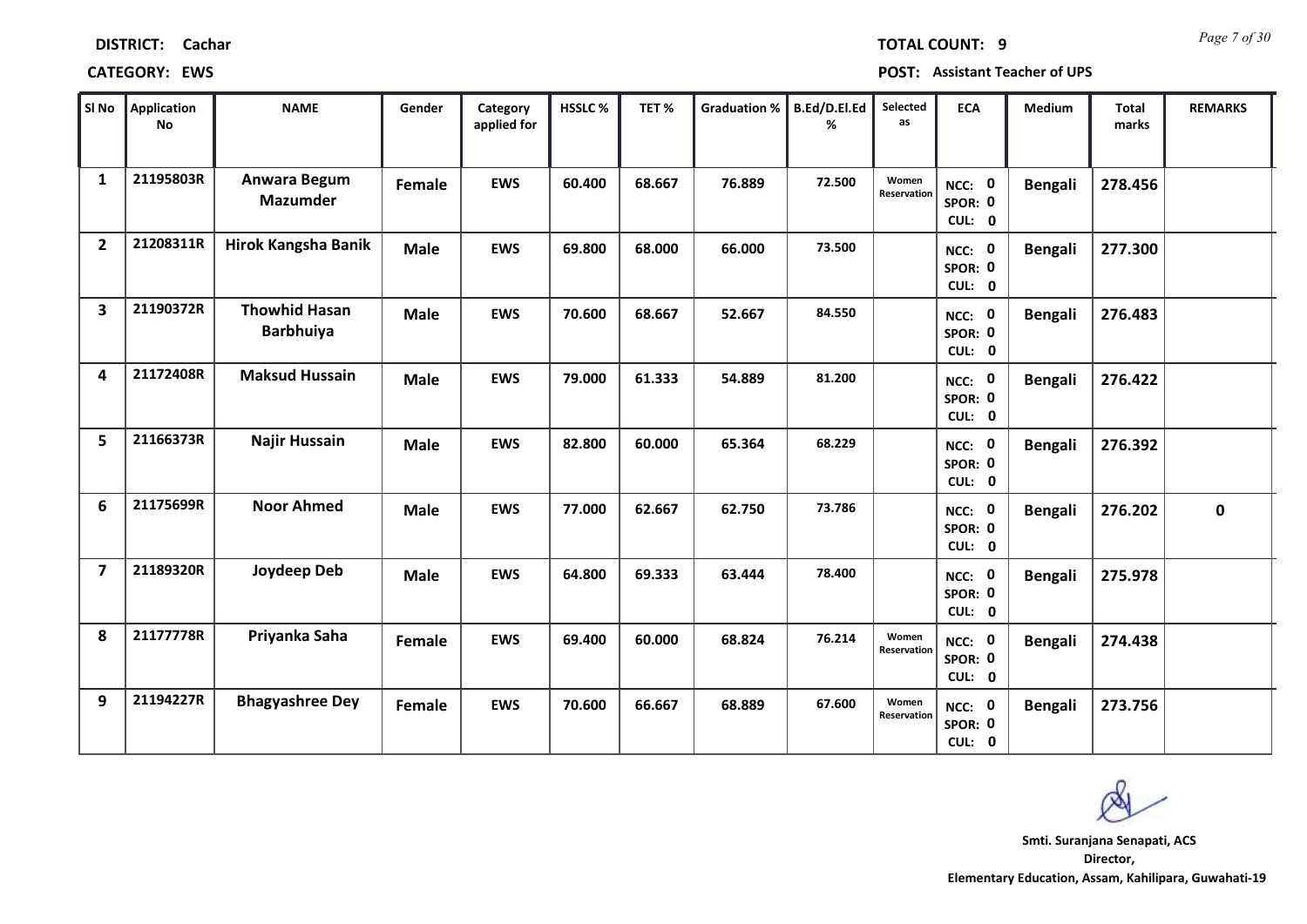| SI No                   | Application<br><b>No</b> | <b>NAME</b>             | Gender | Category<br>applied for | HSSLC% | TET%   | <b>Graduation %</b> | B.Ed/D.El.Ed<br>% | Selected<br>as       | <b>ECA</b>                  | Medium         | <b>Total</b><br>marks | <b>REMARKS</b> |
|-------------------------|--------------------------|-------------------------|--------|-------------------------|--------|--------|---------------------|-------------------|----------------------|-----------------------------|----------------|-----------------------|----------------|
| $\mathbf{1}$            | 21172651R                | <b>Tumpa Paul</b>       | Female | OBC/MOBC                | 93.200 | 59.333 | 62.556              | 74.300            | Women<br>Reservation | NCC: 0<br>SPOR: 0<br>CUL: 0 | <b>Bengali</b> | 289.389               |                |
| $\overline{2}$          | 21173088R                | <b>Munmun Paul</b>      | Female | OBC/MOBC                | 81.400 | 59.333 | 81.833              | 66.471            | Women<br>Reservation | NCC: 0<br>SPOR: 0<br>CUL: 0 | <b>Bengali</b> | 289.037               |                |
| $\overline{\mathbf{3}}$ | 21166059R                | Annyesha Nath           | Female | OBC/MOBC                | 74.200 | 56.000 | 71.444              | 85.500            | Women<br>Reservation | NCC: 0<br>SPOR: 0<br>CUL: 0 | <b>Bengali</b> | 287.144               |                |
| 4                       | 21174843R                | L Suman Singha          | Female | OBC/MOBC                | 77.200 | 55.333 | 80.417              | 70.706            | Women<br>Reservation | NCC: 0<br>SPOR: 0<br>CUL: 0 | <b>Bengali</b> | 283.656               |                |
| 5                       | 21126255                 | <b>Maitrayee Pandit</b> | Female | OBC/MOBC                | 78.400 | 55.333 | 72.765              | 76.350            | Women<br>Reservation | NCC: 0<br>SPOR: 0<br>CUL: 0 | <b>Bengali</b> | 282.848               |                |
| 6                       | 21182058R                | <b>Rimpi Nath</b>       | Female | OBC/MOBC                | 80.200 | 59.333 | 60.222              | 78.900            | Women<br>Reservation | NCC: 0<br>SPOR: 0<br>CUL: 0 | <b>Bengali</b> | 278.656               |                |
| $\overline{7}$          | 21186267R                | Pooja Nath              | Female | OBC/MOBC                | 70.600 | 73.333 | 54.111              | 80.400            |                      | NCC: 0<br>SPOR: 0<br>CUL: 0 | <b>Bengali</b> | 278.444               |                |
| 8                       | 21176791R                | <b>M Bindia Devi</b>    | Female | OBC/MOBC                | 69.600 | 59.333 | 81.000              | 68.357            |                      | NCC: 0<br>SPOR: 0<br>CUL: 0 | <b>Bengali</b> | 278.290               |                |
| 9                       | 21180708R                | Ayesha Barbhuiyan       | Female | OBC/MOBC                | 67.600 | 58.667 | 70.222              | 80.357            |                      | NCC: 0<br>SPOR: 0<br>CUL: 0 | <b>Bengali</b> | 276.846               |                |

# **CATEGORY: OBC/MOBC POST: Assistant Teacher of UPS**

**DISTRICT: Cachar**

**Director, Elementary Education, Assam, Kahilipara, Guwahati-19 Smti. Suranjana Senapati, ACS**

*Page 8 of 30* **TOTAL COUNT: 21**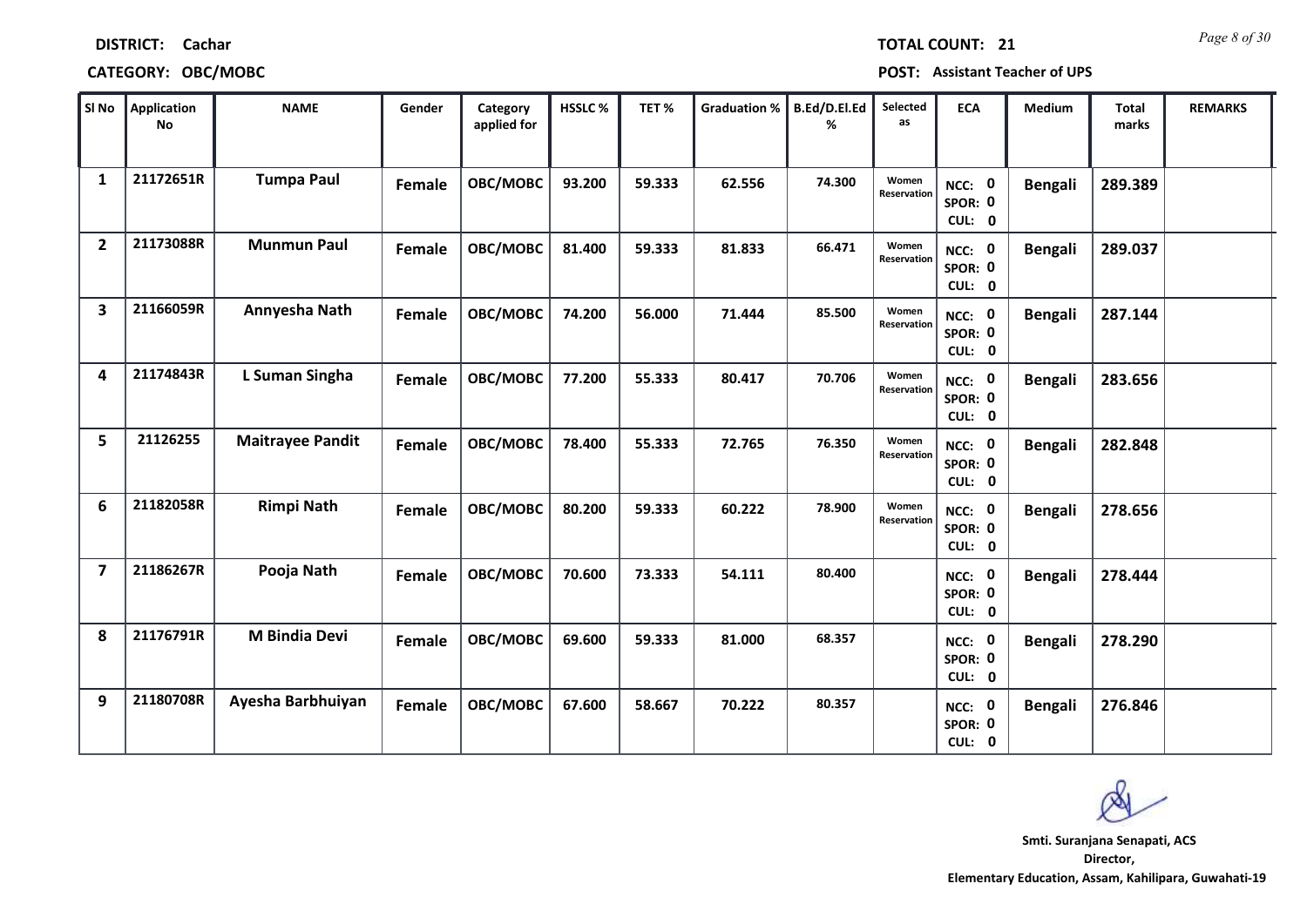| SI No | Application<br><b>No</b> | <b>NAME</b>              | Gender      | Category<br>applied for | HSSLC% | TET%   | <b>Graduation %</b> | B.Ed/D.El.Ed<br>℅ | Selected<br>as | <b>ECA</b>                         | Medium         | <b>Total</b><br>marks | <b>REMARKS</b> |
|-------|--------------------------|--------------------------|-------------|-------------------------|--------|--------|---------------------|-------------------|----------------|------------------------------------|----------------|-----------------------|----------------|
| 10    | 21173968R                | Sombit Singha            | <b>Male</b> | OBC/MOBC                | 73.400 | 66.667 | 66.222              | 70.200            |                | NCC: 0<br>SPOR: 0<br>CUL: 0        | <b>Bengali</b> | 276.489               |                |
| 11    | 21187586R                | <b>Atikul Alam Ahmed</b> | <b>Male</b> | OBC/MOBC                | 58.600 | 71.333 | 71.333              | 74.650            |                | NCC: 0<br>SPOR: 0<br>CUL: 0        | <b>Bengali</b> | 275.917               |                |
| 12    | 21175384R                | Aparupa Sinha            | Female      | OBC/MOBC                | 69.200 | 68.000 | 64.667              | 73.600            |                | NCC: 0<br>SPOR: 0<br>CUL: 0        | <b>Bengali</b> | 275.467               |                |
| 13    | 21188233R                | Saptadipa Sarma          | Female      | OBC/MOBC                | 82.000 | 57.333 | 55.667              | 80.400            |                | NCC: 0<br>SPOR: 0<br>CUL: 0        | Bengali        | 275.400               |                |
| 14    | 21213077R                | Anurupa Singha           | Female      | OBC/MOBC                | 63.600 | 68.000 | 65.000              | 78.200            |                | NCC: 0<br>SPOR: 0<br>CUL: 0        | <b>Bengali</b> | 274.800               | Withheld       |
| 15    | 21184765R                | <b>Mou Banik</b>         | Female      | OBC/MOBC                | 79.200 | 55.333 | 63.941              | 75.150            |                | NCC: 0<br>SPOR: 0<br>CUL: 0        | <b>Bengali</b> | 273.625               |                |
| 16    | 21185236R                | <b>Binita Debnath</b>    | Female      | OBC/MOBC                | 67.400 | 58.000 | 75.647              | 71.650            |                | NCC: 0<br>SPOR: 0<br>CUL: 0        | <b>Bengali</b> | 272.697               |                |
| 17    | 21169434R                | Debraj Kairi             | <b>Male</b> | OBC/MOBC                | 65.000 | 63.333 | 79.167              | 64.765            |                | NCC: 0<br>SPOR: 0<br>CUL: 0        | <b>Bengali</b> | 272.265               |                |
| 18    | 21185852R                | <b>Indira Singha</b>     | Female      | OBC/MOBC                | 66.000 | 66.000 | 65.222              | 74.450            |                | <b>NCC: 0</b><br>SPOR: 0<br>CUL: 0 | <b>Bengali</b> | 271.672               |                |

**CATEGORY: OBC/MOBC POST: Assistant Teacher of UPS**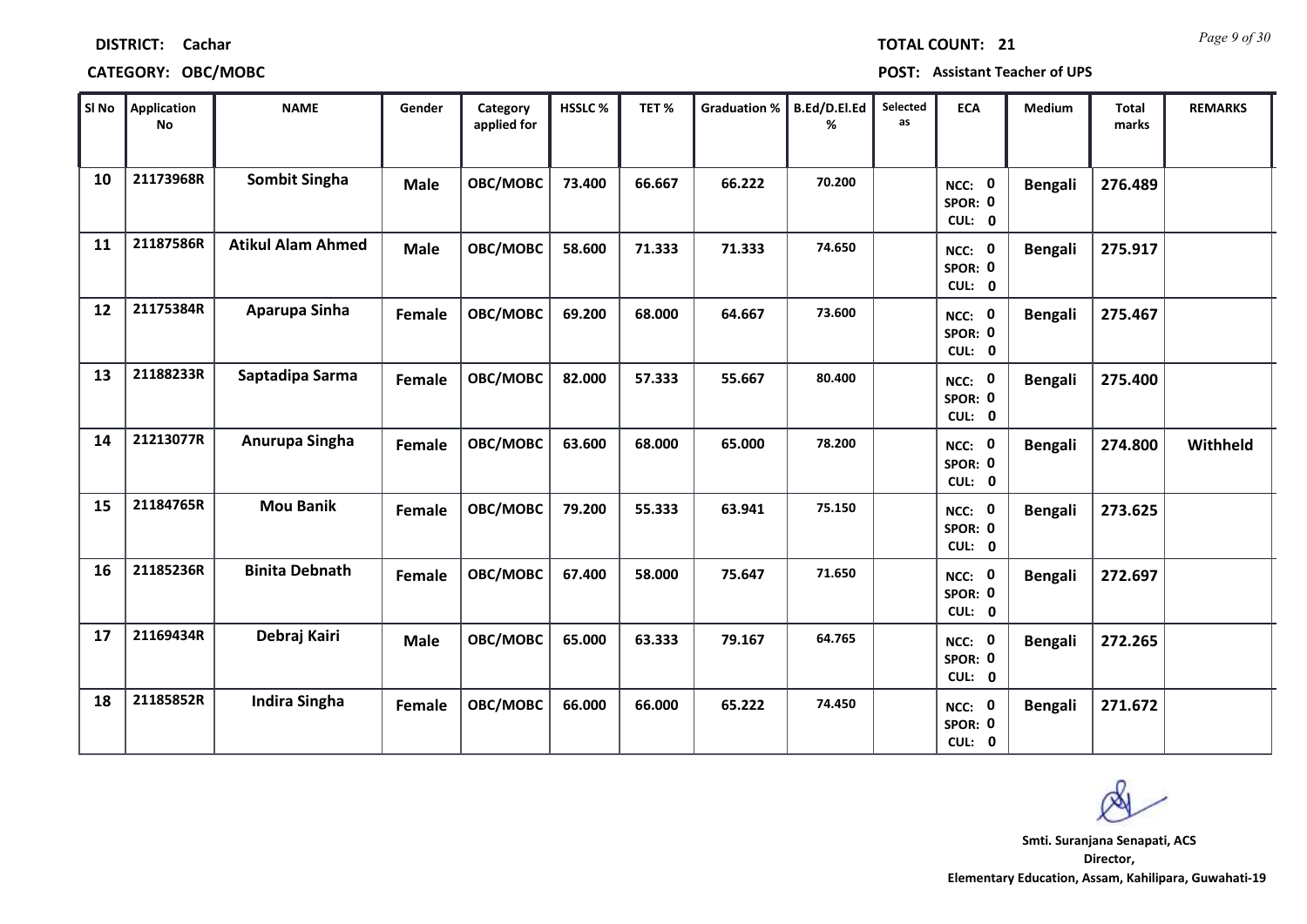|  | TOTAL COUNT: |  | 2 |
|--|--------------|--|---|
|  |              |  |   |

# **CATEGORY: OBC/MOBC POST: Assistant Teacher of UPS**

| SI No | Application<br>No | <b>NAME</b>              | Gender      | Category<br>applied for | <b>HSSLC %</b> | TET%   | Graduation %   B.Ed/D.El.Ed | %      | Selected<br>as | <b>ECA</b>                       | <b>Medium</b>  | Total<br>marks | <b>REMARKS</b> |
|-------|-------------------|--------------------------|-------------|-------------------------|----------------|--------|-----------------------------|--------|----------------|----------------------------------|----------------|----------------|----------------|
| 19    | 21165400R         | <b>Ashim Kumar Nath</b>  | <b>Male</b> | OBC/MOBC                | 68.600         | 55.333 | 70.000                      | 76.786 |                | 0<br>NCC:<br>SPOR: 0<br>CUL: 0   | <b>Bengali</b> | 270.719        |                |
| 20    | 21207184R         | <b>Sabanum Choudhury</b> | Female      | <b>OBC/MOBC</b>         | 67.200         | 63.333 | 61.750                      | 78.000 |                | 0<br>NCC:<br>SPOR: 0<br>CUL: 0   | <b>Bengali</b> | 270.283        | $\mathbf{0}$   |
| 21    | 21192090R         | Papli Rani Dey           | Female      | OBC/MOBC                | 56.600         | 66.000 | 69.167                      | 78.350 |                | - 0<br>NCC:<br>SPOR: 0<br>CUL: 0 | <b>Bengali</b> | 270.117        |                |

**Director, Elementary Education, Assam, Kahilipara, Guwahati-19 Smti. Suranjana Senapati, ACS**

**21 Page 10 of 30**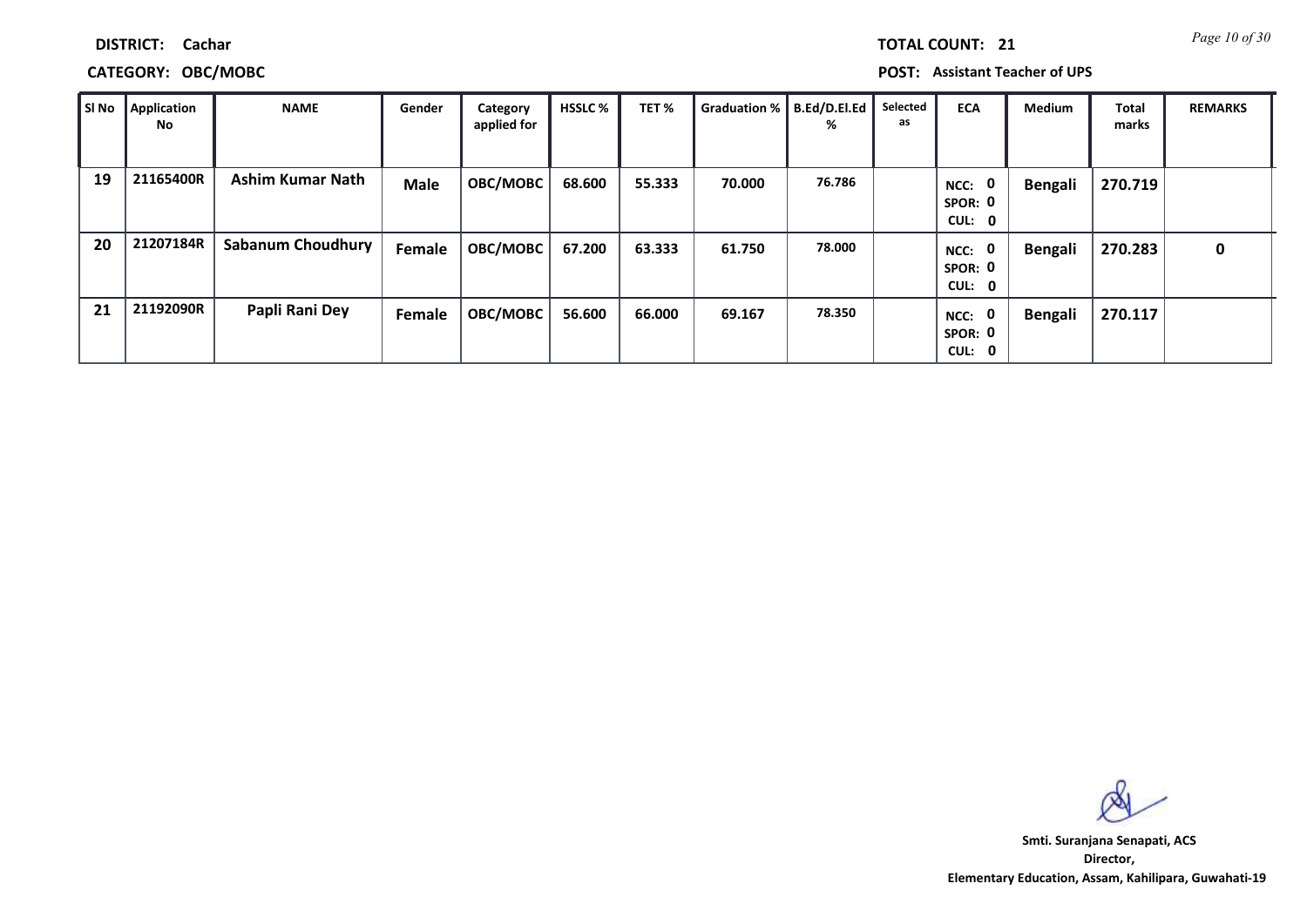| SI No                   | Application<br><b>No</b> | <b>NAME</b>              | Gender      | Category<br>applied for | HSSLC% | TET%   | <b>Graduation %</b> | B.Ed/D.El.Ed<br>% | Selected<br>as       | <b>ECA</b>                               | Medium          | <b>Total</b><br>marks | <b>REMARKS</b> |
|-------------------------|--------------------------|--------------------------|-------------|-------------------------|--------|--------|---------------------|-------------------|----------------------|------------------------------------------|-----------------|-----------------------|----------------|
| $\mathbf{1}$            | 21198353R                | Shovapriya Singha        | Female      | OBC/MOBC                | 72.600 | 63.333 | 83.833              | 69.176            | Women<br>Reservation | NCC: 0<br>SPOR: 0<br>CUL: 0              | <b>Manipuri</b> | 288.943               |                |
| $\overline{2}$          | 21184042R                | M Monoroma Singha        | Female      | OBC/MOBC                | 83.200 | 61.333 | 59.444              | 73.300            | Women<br>Reservation | NCC: 0<br>SPOR: 0<br>CUL: 0              | <b>Manipuri</b> | 277.278               |                |
| $\overline{\mathbf{3}}$ | 21175515R                | <b>F Mary Singha</b>     | Female      | OBC/MOBC                | 66.200 | 58.000 | 67.778              | 74.450            | Women<br>Reservation | $\mathbf 0$<br>NCC:<br>SPOR: 0<br>CUL: 0 | <b>Manipuri</b> | 266.428               |                |
| 4                       | 21192361R                | Somi Devi                | Female      | OBC/MOBC                | 67.000 | 64.000 | 57.778              | 75.550            | Women<br>Reservation | NCC: 0<br>SPOR: 0<br>CUL: 0              | <b>Manipuri</b> | 264.328               |                |
| 5                       | 21186158R                | L Gitanjali Devi         | Female      | OBC/MOBC                | 64.400 | 60.000 | 62.889              | 76.700            |                      | NCC: 0<br>SPOR: 0<br>CUL: 0              | <b>Manipuri</b> | 263.989               |                |
| 6                       | 21210473R                | Safa Rahman<br>Choudhury | Female      | OBC/MOBC                | 79.400 | 64.667 | 48.000              | 70.250            |                      | NCC: 0<br>SPOR: 0<br>CUL: 0              | <b>Manipuri</b> | 262.317               |                |
| $\overline{7}$          | 21106831                 | L Rashna Devi            | Female      | OBC/MOBC                | 75.400 | 59.333 | 52.333              | 74.400            |                      | NCC: 0<br>SPOR: 0<br>CUL: 0              | Manipuri        | 261.467               |                |
| 8                       | 21211713R                | K Jatan Singha           | <b>Male</b> | OBC/MOBC                | 76.200 | 55.333 | 60.333              | 68.750            |                      | <b>NCC: 0</b><br>SPOR: 0<br>CUL: 0       | Manipuri        | 260.617               |                |
| 9                       | 21194701R                | K Loingamba Singha       | <b>Male</b> | OBC/MOBC                | 62.600 | 64.000 | 53.000              | 76.800            |                      | NCC: 0<br>SPOR: 0<br>CUL: 0              | Manipuri        | 256.400               |                |

# **CATEGORY: OBC/MOBC POST: Assistant Teacher of UPS**

**Director, Elementary Education, Assam, Kahilipara, Guwahati-19 Smti. Suranjana Senapati, ACS**

*Page 11 of 30* **TOTAL COUNT: 12**

**DISTRICT: Cachar**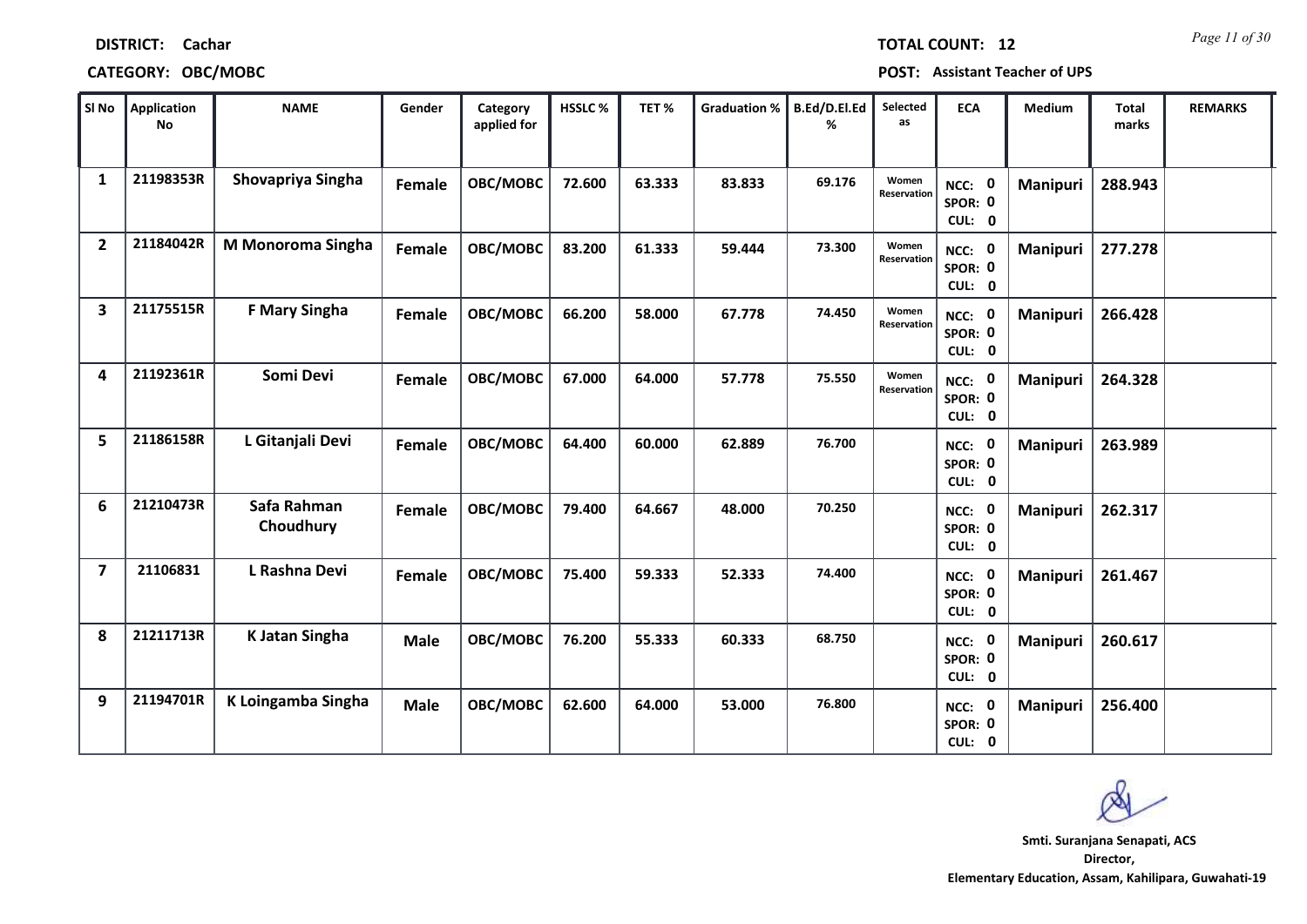|  | <b>TOTAL COUNT:</b> | 1 |
|--|---------------------|---|
|  |                     |   |
|  |                     |   |

# **CATEGORY: OBC/MOBC POST: Assistant Teacher of UPS**

| SI No | Application<br>No | <b>NAME</b>           | Gender | Category<br>applied for | <b>HSSLC %</b> | TET%   | Graduation %   B.Ed/D.El.Ed | %      | Selected<br>as | <b>ECA</b>                       | <b>Medium</b>   | <b>Total</b><br>marks | <b>REMARKS</b> |
|-------|-------------------|-----------------------|--------|-------------------------|----------------|--------|-----------------------------|--------|----------------|----------------------------------|-----------------|-----------------------|----------------|
| 10    | 21166822R         | <b>M Melody Chanu</b> | Female | OBC/MOBC                | 62.000         | 55.333 | 57.333                      | 79.696 |                | - 0<br>NCC:<br>SPOR: 0<br>CUL: 0 | Manipuri        | 254.363               |                |
| 11    | 21183404R         | <b>H Ronida Devi</b>  | Female | OBC/MOBC                | 60.600         | 56.000 | 61.583                      | 76.050 |                | - 0<br>NCC:<br>SPOR: 0<br>CUL: 0 | <b>Manipuri</b> | 254.233               |                |
| 12    | 21196635R         | M Surmila Singha      | Female | OBC/MOBC                | 72.400         | 56.667 | 48.778                      | 73.950 |                | NCC: 0<br>SPOR: 0<br>CUL: 0      | Manipuri        | 251.794               |                |

**Director, Elementary Education, Assam, Kahilipara, Guwahati-19 Smti. Suranjana Senapati, ACS**

**12 Page 12 of 30**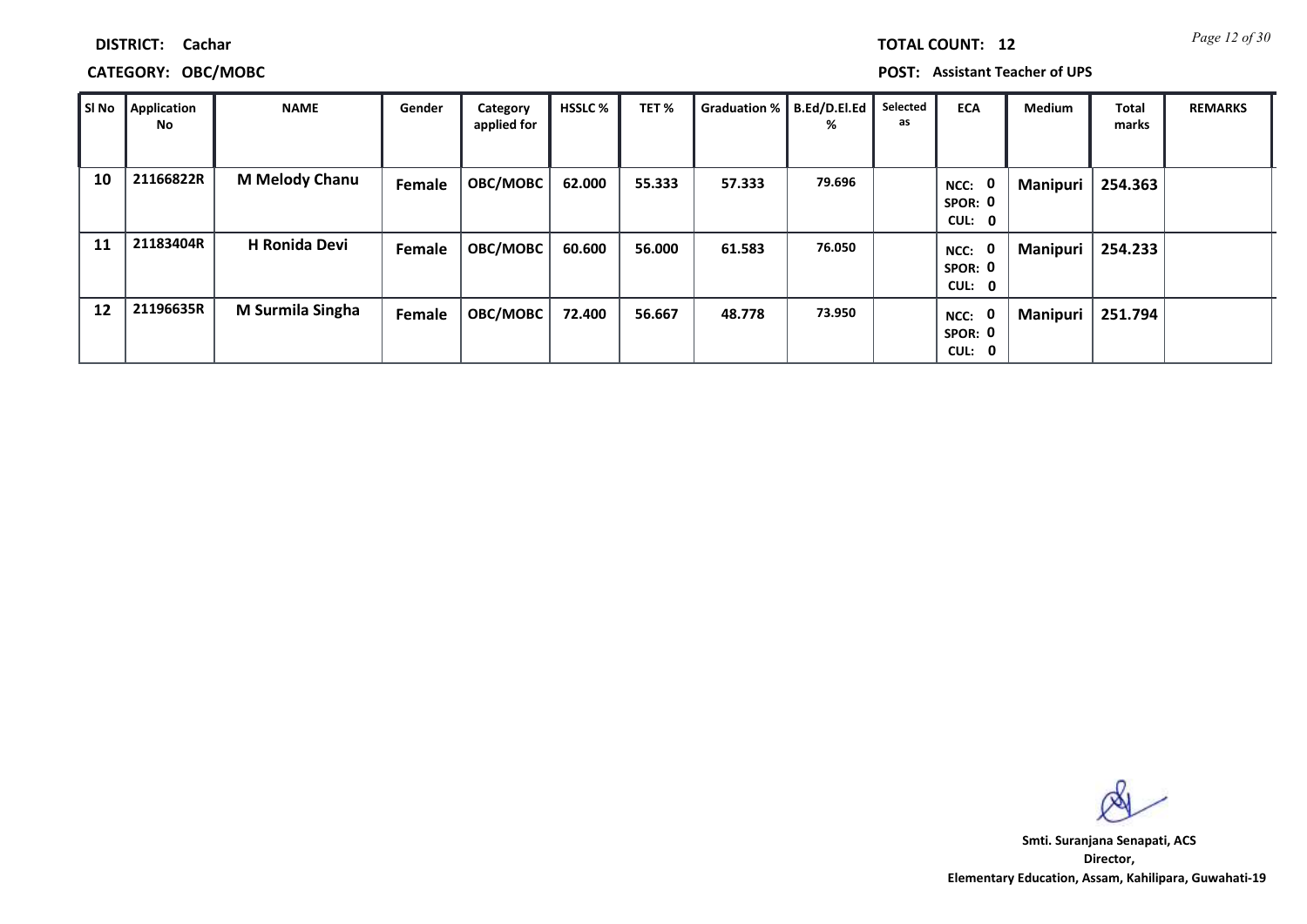*Page 13 of 30* **TOTAL COUNT: 2**

### **DISTRICT: Cachar**

**CATEGORY: PwD POST: Assistant Teacher of UPS**

| SI No | Application<br><b>No</b> | <b>NAME</b>               | Gender      | Category<br>applied for | <b>HSSLC %</b> | TET%   | Graduation % | B.Ed/D.El.Ed<br>% | Selected<br>as | <b>ECA</b>                                | <b>Medium</b>  | Total<br>marks | <b>REMARKS</b>         |
|-------|--------------------------|---------------------------|-------------|-------------------------|----------------|--------|--------------|-------------------|----------------|-------------------------------------------|----------------|----------------|------------------------|
|       | 21188762R                | <b>Ahmad Sarif Laskar</b> | <b>Male</b> | <b>UR</b><br>PwD        | 59.200         | 62.000 | 48.500       | 70.900            |                | $\mathbf{0}$<br>NCC:<br>SPOR: 0<br>CUL: 0 | <b>Bengali</b> | 240.600        | <b>PwD</b><br>Withheld |
|       | 21211102R                | <b>Alam Uddin Laskar</b>  | <b>Male</b> | <b>EWS</b><br>PwD       | 54.600         | 60.000 | 42.786       | 71.139            |                | 0<br>NCC:<br>SPOR: 0<br>CUL: 0            | <b>Bengali</b> | 228.525        | <b>PwD</b><br>Withheld |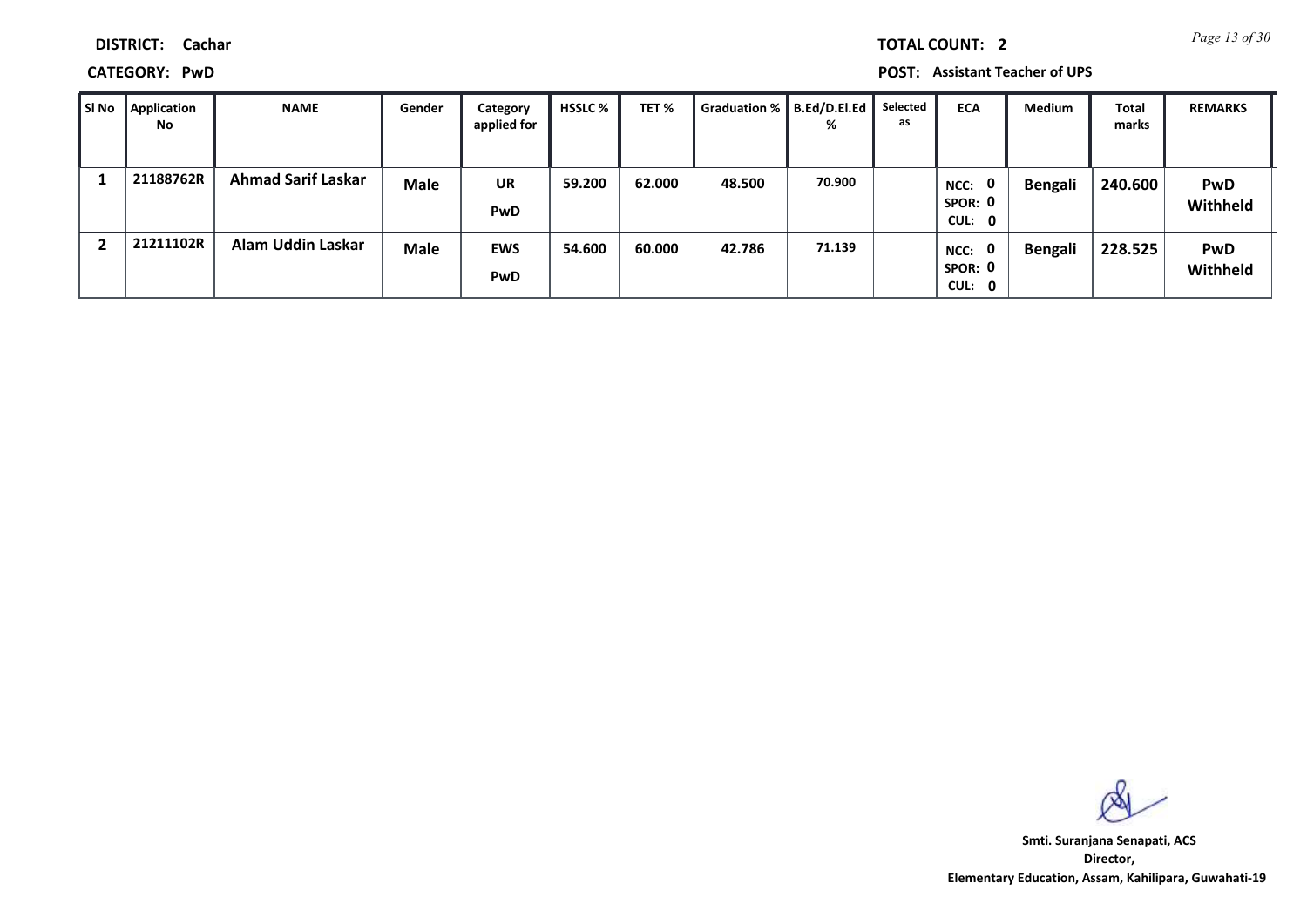| SI No                   | Application<br>No | <b>NAME</b>              | Gender      | Category<br>applied for | <b>HSSLC %</b> | TET%   | Graduation % | B.Ed/D.El.Ed<br>℅ | Selected<br>as       | <b>ECA</b>                                | Medium         | <b>Total</b><br>marks | <b>REMARKS</b> |
|-------------------------|-------------------|--------------------------|-------------|-------------------------|----------------|--------|--------------|-------------------|----------------------|-------------------------------------------|----------------|-----------------------|----------------|
| 1                       | 21169418R         | <b>Ashis Das</b>         | <b>Male</b> | <b>SC</b>               | 67.800         | 69.333 | 67.900       | 72.514            |                      | 0<br>NCC:<br>SPOR: 0<br>CUL: 0            | <b>Bengali</b> | 277.548               |                |
| $\overline{2}$          | 21184017R         | Arpita Sarkar            | Female      | <b>SC</b>               | 72.200         | 59.333 | 68.118       | 76.944            | Women<br>Reservation | NCC: 0<br>SPOR: 0<br>CUL: 0               | <b>Bengali</b> | 276.595               |                |
| $\overline{\mathbf{3}}$ | 21179920R         | Rajashree Mahalder       | Female      | <b>SC</b>               | 64.200         | 63.333 | 72.235       | 72.071            | Women<br>Reservation | NCC: 0<br>SPOR: 0<br>CUL: 0               | <b>Bengali</b> | 271.840               |                |
| 4                       | 21188502R         | <b>Manisha Sutradhar</b> | Female      | <b>SC</b>               | 67.200         | 56.667 | 83.500       | 63.235            |                      | $\mathbf{0}$<br>NCC:<br>SPOR: 0<br>CUL: 0 | <b>Bengali</b> | 270.602               |                |
| 5                       | 21166688R         | <b>Monika Das</b>        | Female      | <b>SC</b>               | 61.600         | 58.000 | 63.467       | 76.286            |                      | <b>NCC: 10</b><br>SPOR: 0<br>CUL: 0       | <b>Bengali</b> | 269.352               |                |
| 6                       | 21191818R         | <b>Bhaskar Jyoti Das</b> | Male        | <b>SC</b>               | 71.600         | 56.667 | 68.167       | 72.000            |                      | NCC: 0<br>SPOR: 0<br>CUL: 0               | <b>Bengali</b> | 268.433               |                |

**CATEGORY: SC POST: Assistant Teacher of UPS**

**Director, Elementary Education, Assam, Kahilipara, Guwahati-19 Smti. Suranjana Senapati, ACS**

*Page 14 of 30* **TOTAL COUNT: 6**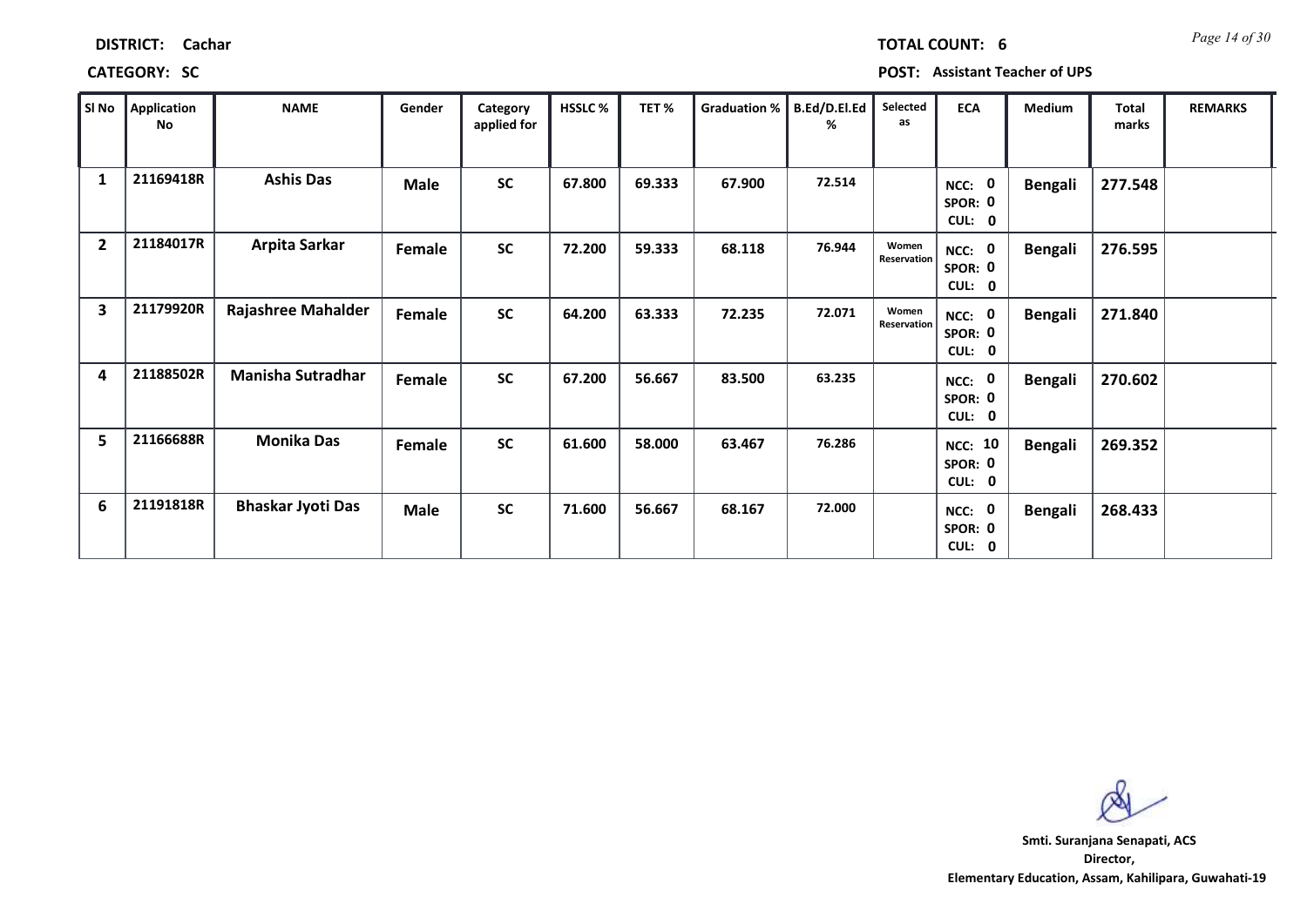| Sl No          | Application<br>No | <b>NAME</b>             | Gender | Category<br>applied for | <b>HSSLC%</b> | TET%   | Graduation % | B.Ed/D.El.Ed<br>% | Selected<br>as       | <b>ECA</b>                       | Medium         | <b>Total</b><br>marks | <b>REMARKS</b> |
|----------------|-------------------|-------------------------|--------|-------------------------|---------------|--------|--------------|-------------------|----------------------|----------------------------------|----------------|-----------------------|----------------|
| 1              | 21207823R         | Samini Johori           | Female | <b>STH</b>              | 52.000        | 56.000 | 55.667       | 73.350            | Women<br>Reservation | NCC: 0<br>SPOR: 0<br>CUL: 0      | <b>Bengali</b> | 237.017               |                |
| $\overline{2}$ | 21170327R         | <b>Mitali Dibragede</b> | Female | <b>STH</b>              | 55.400        | 66.667 | 36.929       | 68.786            | Women<br>Reservation | - 0<br>NCC:<br>SPOR: 0<br>CUL: 0 | <b>Bengali</b> | 227.781               |                |
| 3              | 21174419R         | <b>Binita Khersa</b>    | Female | <b>STH</b>              | 57.400        | 55.333 | 44.083       | 70.700            | Women<br>Reservation | NCC: 0<br>SPOR: 0<br>CUL: 0      | <b>Bengali</b> | 227.517               |                |
| 4              | 21206115R         | Supta Johori            | Female | <b>STH</b>              | 52.800        | 64.667 | 43.100       | 56.750            | Women<br>Reservation | NCC: 0<br>SPOR: 0<br>CUL: 0      | <b>Bengali</b> | 217.317               |                |
| 5              | 21167591R         | <b>Alina Thaosen</b>    | Female | <b>STH</b>              | 49.000        | 55.333 | 48.429       | 58.800            | Women<br>Reservation | NCC: 0<br>SPOR: 0<br>CUL: 0      | <b>Bengali</b> | 211.562               |                |
| 6              | 21167762R         | Sushneha Thaosen        | Female | <b>STH</b>              | 45.600        | 55.333 | 46.857       | 62.200            | Women<br>Reservation | NCC: 0<br>SPOR: 0<br>CUL: 0      | <b>Bengali</b> | 209.990               |                |

### **CATEGORY: STH POST: Assistant Teacher of UPS**

**DISTRICT: Cachar**

**Director, Elementary Education, Assam, Kahilipara, Guwahati-19 Smti. Suranjana Senapati, ACS**

*Page 15 of 30* **TOTAL COUNT: 6**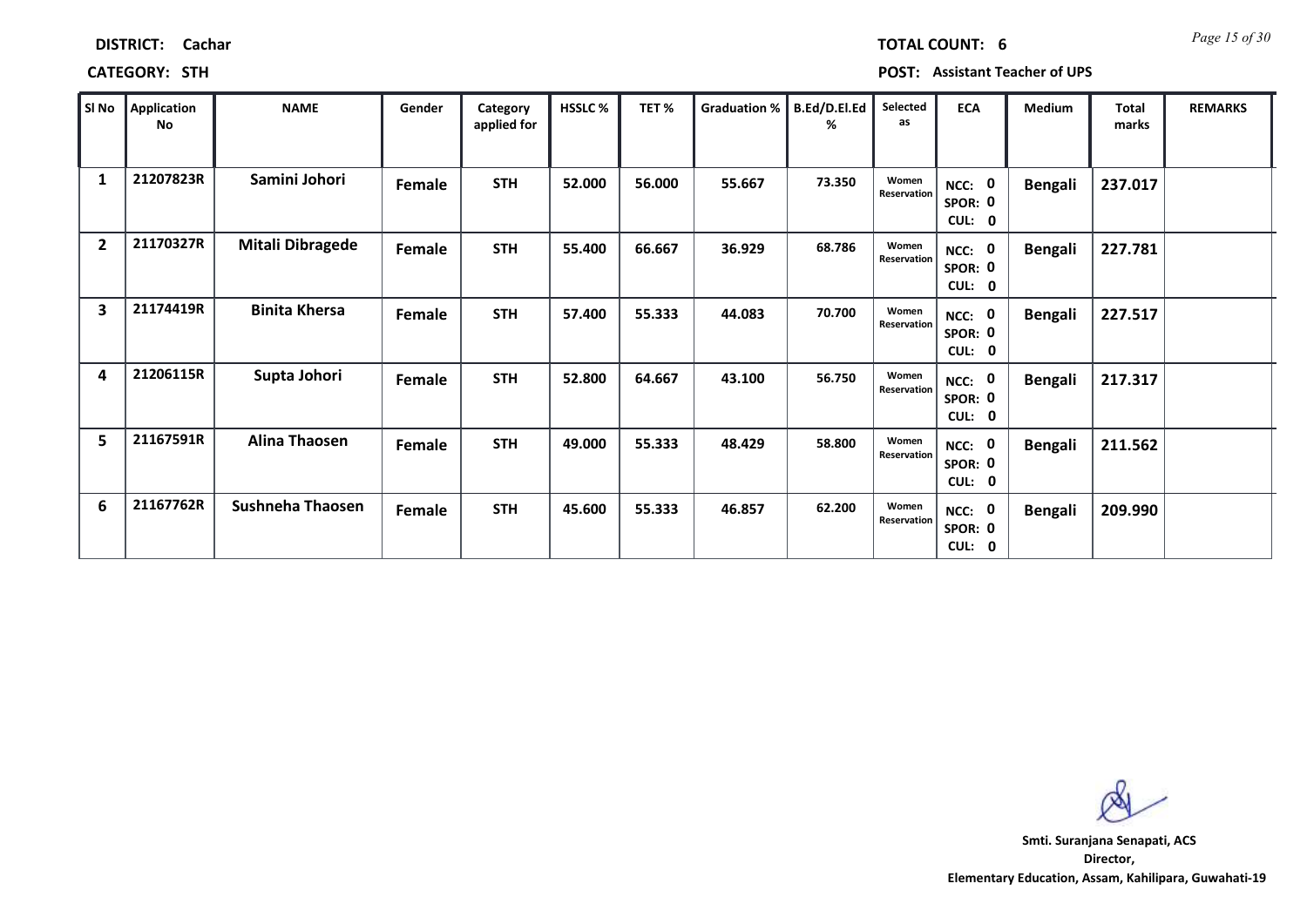| Page 16 of 30 |
|---------------|
|               |

**CATEGORY: STP POST: Assistant Teacher of UPS**

| SI No                   | Application<br>No | <b>NAME</b>          | Gender      | Category<br>applied for | <b>HSSLC %</b> | TET%   | Graduation % | B.Ed/D.El.Ed<br>% | Selected<br>as       | <b>ECA</b>                                         | Medium         | <b>Total</b><br>marks | <b>REMARKS</b> |
|-------------------------|-------------------|----------------------|-------------|-------------------------|----------------|--------|--------------|-------------------|----------------------|----------------------------------------------------|----------------|-----------------------|----------------|
| 1                       | 21189596R         | <b>Poonam Barman</b> | Female      | <b>STP</b>              | 62.200         | 56.667 | 60.167       | 73.286            | Women<br>Reservation | $\mathbf 0$<br>NCC:<br>SPOR: 0<br><b>CUL:</b><br>0 | <b>Bengali</b> | 252.319               |                |
| $\overline{2}$          | 21166659R         | Doli Rava            | Female      | <b>STP</b>              | 62.600         | 60.667 | 47.750       | 71.850            | Women<br>Reservation | $\mathbf 0$<br>NCC:<br>SPOR: 0<br>CUL:<br>0        | <b>Bengali</b> | 242.867               |                |
| $\overline{\mathbf{3}}$ | 21186848R         | <b>Harit Barman</b>  | <b>Male</b> | <b>STP</b>              | 47.400         | 59.333 | 43.417       | 71.400            |                      | 0<br>NCC:<br>SPOR: 0<br>CUL: 0                     | <b>Bengali</b> | 221.550               |                |
| 4                       | 21187924R         | Dhrubajyoti Barman   | <b>Male</b> | <b>STP</b>              | 49.400         | 56.000 | 42.583       | 70.400            |                      | 0<br>NCC:<br>SPOR: 0<br>CUL: 0                     | <b>Bengali</b> | 218.383               |                |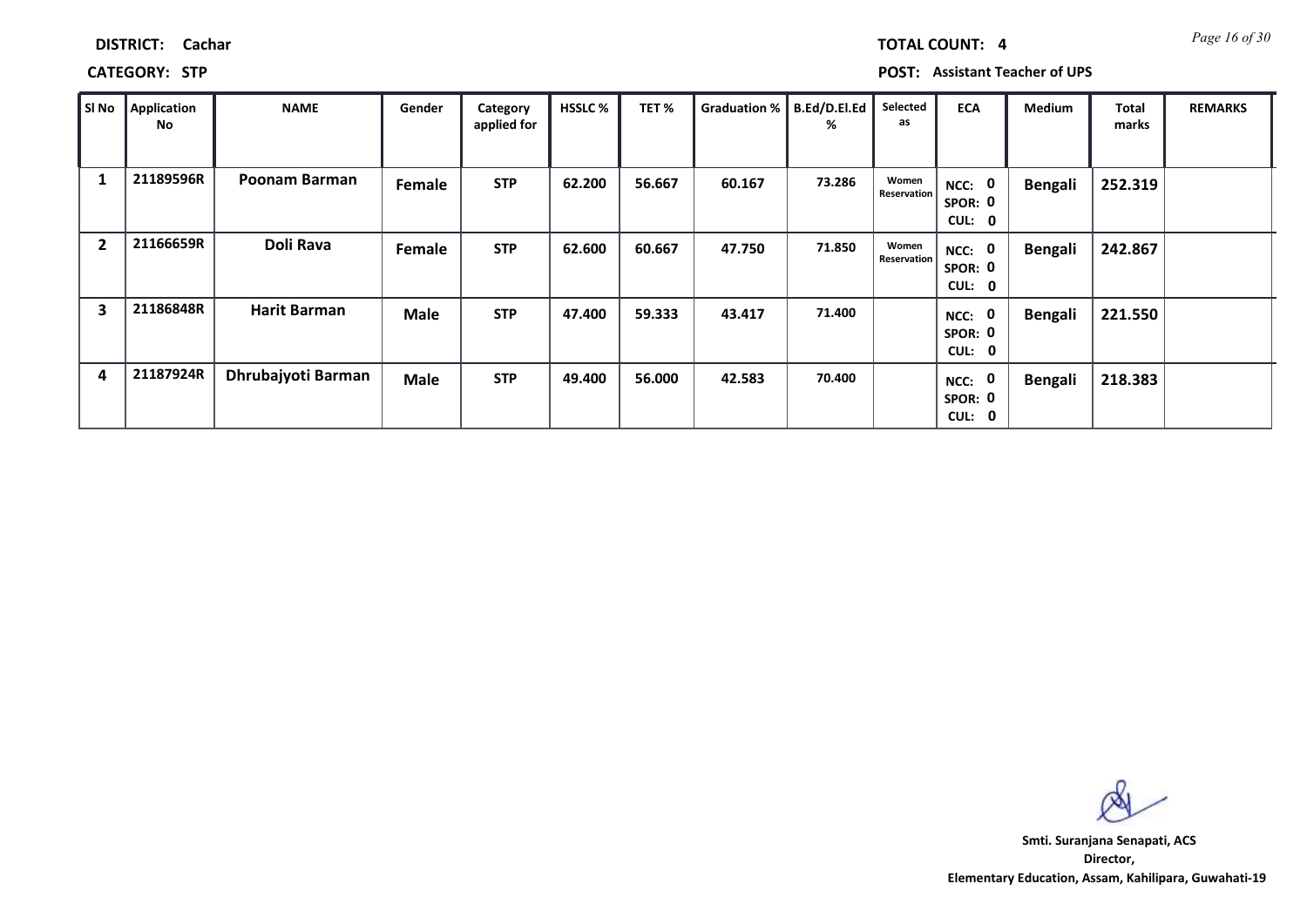| SI No                   | <b>Application</b><br><b>No</b> | <b>NAME</b>                        | Gender      | Category<br>applied for | HSSLC% | TET%   | <b>Graduation %</b> | B.Ed/D.El.Ed<br>% | Selected<br>as       | <b>ECA</b>                               | Medium         | <b>Total</b><br>marks | <b>REMARKS</b> |
|-------------------------|---------------------------------|------------------------------------|-------------|-------------------------|--------|--------|---------------------|-------------------|----------------------|------------------------------------------|----------------|-----------------------|----------------|
| $\mathbf{1}$            | 21180586R                       | Pooja Kansa Banik                  | Female      | <b>UR</b>               | 83.600 | 72.667 | 83.111              | 82.250            | Women<br>Reservation | NCC: 0<br>SPOR: 0<br>CUL: 0              | <b>Bengali</b> | 321.628               |                |
| $\overline{2}$          | 21194402R                       | Anuradha Sen                       | Female      | <b>UR</b>               | 87.400 | 75.333 | 82.444              | 69.450            | Women<br>Reservation | NCC: 0<br>SPOR: 0<br>CUL: 0              | <b>Bengali</b> | 314.628               |                |
| $\overline{\mathbf{3}}$ | 21171305R                       | <b>Madhushree</b><br>Bhattacharjee | Female      | <b>UR</b>               | 79.400 | 74.000 | 81.444              | 79.600            | Women<br>Reservation | $\mathbf 0$<br>NCC:<br>SPOR: 0<br>CUL: 0 | <b>Bengali</b> | 314.444               |                |
| 4                       | 21194300R                       | Koyel Bhattacharjee                | Female      | <b>UR</b>               | 75.400 | 75.333 | 87.083              | 71.647            | Women<br>Reservation | NCC: 0<br>SPOR: 0<br>CUL: 0              | <b>Bengali</b> | 309.464               |                |
| 5                       | 21176549R                       | Jayeeta<br><b>Bhattacharjee</b>    | Female      | <b>UR</b>               | 86.400 | 64.667 | 74.222              | 79.400            | Women<br>Reservation | NCC: 0<br>SPOR: 0<br>CUL: 0              | <b>Bengali</b> | 304.689               |                |
| 6                       | 21192729R                       | Papiya Bhattacharjee               | Female      | <b>EWS</b>              | 82.200 | 64.667 | 79.824              | 76.429            | Women<br>Reservation | NCC: 0<br>SPOR: 0<br>CUL: 0              | <b>Bengali</b> | 303.119               |                |
| $\overline{\mathbf{z}}$ | 21179774R                       | Sunita Sinha                       | Female      | OBC/MOBC                | 80.400 | 68.667 | 80.667              | 72.500            | Women<br>Reservation | $\mathbf 0$<br>NCC:<br>SPOR: 0<br>CUL: 0 | <b>Bengali</b> | 302.233               |                |
| 8                       | 21193837R                       | <b>Tanushree Ghosh</b>             | Female      | OBC/MOBC                | 80.200 | 69.333 | 77.071              | 73.800            | Women<br>Reservation | NCC: 0<br>SPOR: 0<br>CUL: 0              | <b>Bengali</b> | 300.405               |                |
| 9                       | 21183036R                       | Yahya Ahmed Laskar                 | <b>Male</b> | <b>UR</b>               | 78.600 | 70.000 | 75.444              | 76.100            |                      | <b>NCC: 0</b><br>SPOR: 0<br>CUL: 0       | <b>Bengali</b> | 300.144               |                |

**CATEGORY: UR POST: Assistant Teacher of UPS**

**DISTRICT: Cachar**

т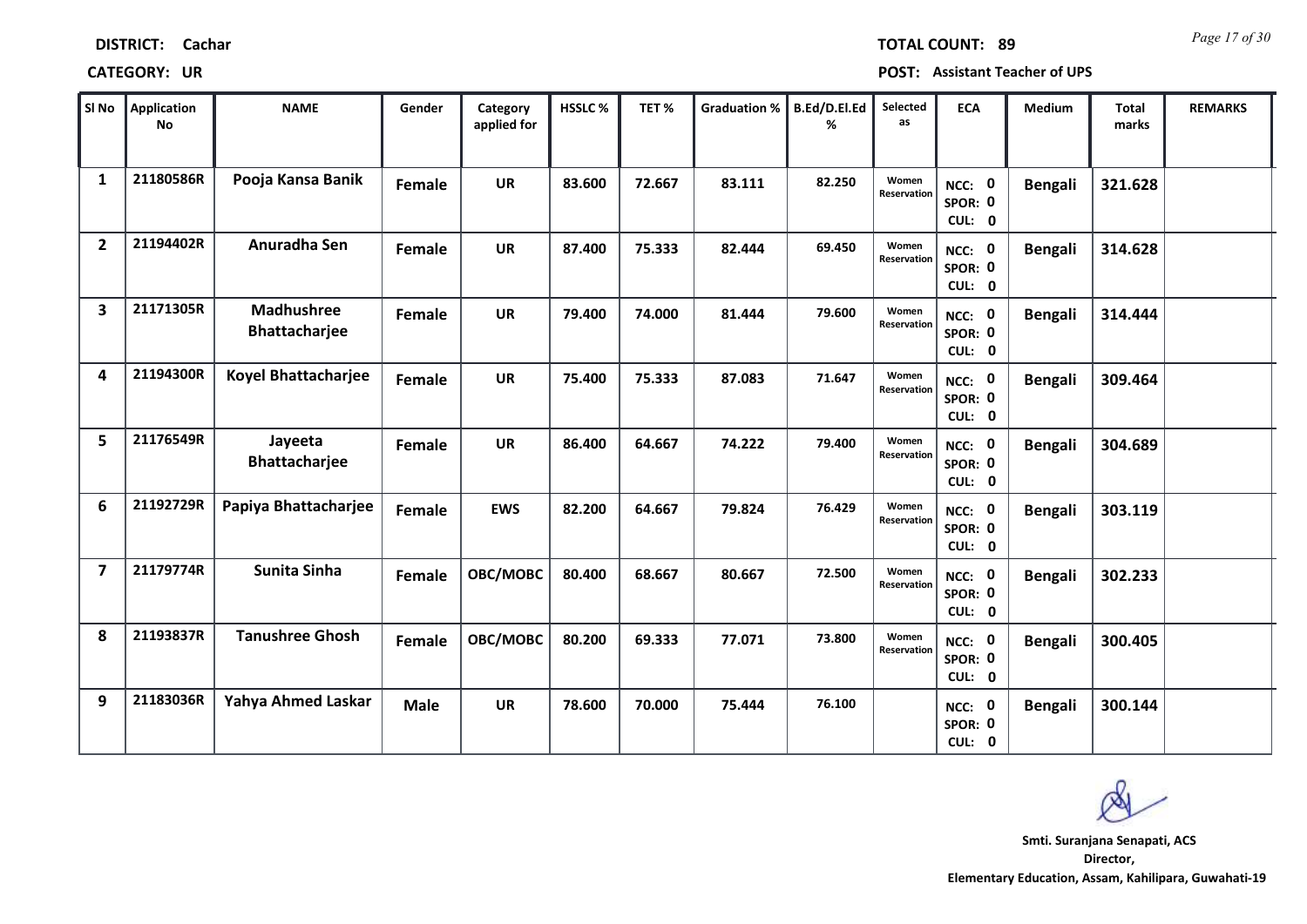| SI No | Application<br><b>No</b> | <b>NAME</b>                              | Gender        | Category<br>applied for | HSSLC% | TET%   | <b>Graduation %</b> | B.Ed/D.El.Ed<br>℅ | Selected<br>as       | <b>ECA</b>                         | Medium         | <b>Total</b><br>marks | <b>REMARKS</b> |  |
|-------|--------------------------|------------------------------------------|---------------|-------------------------|--------|--------|---------------------|-------------------|----------------------|------------------------------------|----------------|-----------------------|----------------|--|
| 10    | 21191188R                | Gayatri Nath                             | Female        | OBC/MOBC                | 71.400 | 72.000 | 78.556              | 76.600            | Women<br>Reservation | NCC: 0<br>SPOR: 0<br>CUL: 0        | <b>Bengali</b> | 298.556               |                |  |
| 11    | 21195339R                | <b>Arpita Dey</b>                        | Female        | OBC/MOBC                | 82.800 | 62.667 | 77.507              | 75.100            | Women<br>Reservation | NCC: 0<br>SPOR: 0<br>CUL: 0        | <b>Bengali</b> | 298.073               |                |  |
| 12    | 21191622R                | <b>Tapati Dey</b>                        | Female        | <b>UR</b>               | 80.800 | 63.333 | 80.556              | 72.550            | Women<br>Reservation | NCC: 0<br>SPOR: 0<br>CUL: 0        | <b>Bengali</b> | 297.239               |                |  |
| 13    | 21206656R                | A S M Habibullah<br><b>Barbhuiya</b>     | <b>Male</b>   | <b>UR</b>               | 88.200 | 64.667 | 68.333              | 74.850            |                      | NCC: 0<br>SPOR: 0<br>CUL: 0        | <b>Bengali</b> | 296.050               |                |  |
| 14    | 21188210R                | <b>Tinky Dey</b>                         | Female        | <b>UR</b>               | 80.200 | 64.667 | 77.000              | 73.714            | Women<br>Reservation | NCC: 0<br>SPOR: 0<br>CUL: 0        | <b>Bengali</b> | 295.581               |                |  |
| 15    | 21170779R                | <b>Sucharita</b><br><b>Bhattacharjee</b> | <b>Female</b> | <b>UR</b>               | 84.800 | 61.333 | 71.792              | 77.314            | Women<br>Reservation | NCC: 0<br>SPOR: 0<br>CUL: 0        | <b>Bengali</b> | 295.239               |                |  |
| 16    | 21179908R                | Sahanaz Aktar Laskar                     | Female        | <b>EWS</b>              | 76.200 | 60.000 | 83.222              | 75.300            | Women<br>Reservation | NCC: 0<br>SPOR: 0<br>CUL: 0        | <b>Bengali</b> | 294.722               |                |  |
| 17    | 21196571R                | <b>Amit Baran Dey</b>                    | <b>Male</b>   | OBC/MOBC                | 81.600 | 62.667 | 78.000              | 71.900            |                      | <b>NCC: 0</b><br>SPOR: 0<br>CUL: 0 | <b>Bengali</b> | 294.167               |                |  |
| 18    | 21183903R                | Saumitra Acharjee                        | <b>Male</b>   | UR                      | 82.000 | 68.667 | 66.667              | 76.700            |                      | <b>NCC: 0</b><br>SPOR: 0<br>CUL: 0 | <b>Bengali</b> | 294.033               |                |  |

**DISTRICT: Cachar**

**CATEGORY: UR POST: Assistant Teacher of UPS**

**Director, Elementary Education, Assam, Kahilipara, Guwahati-19 Smti. Suranjana Senapati, ACS**

*Page 18 of 30* **TOTAL COUNT: 89**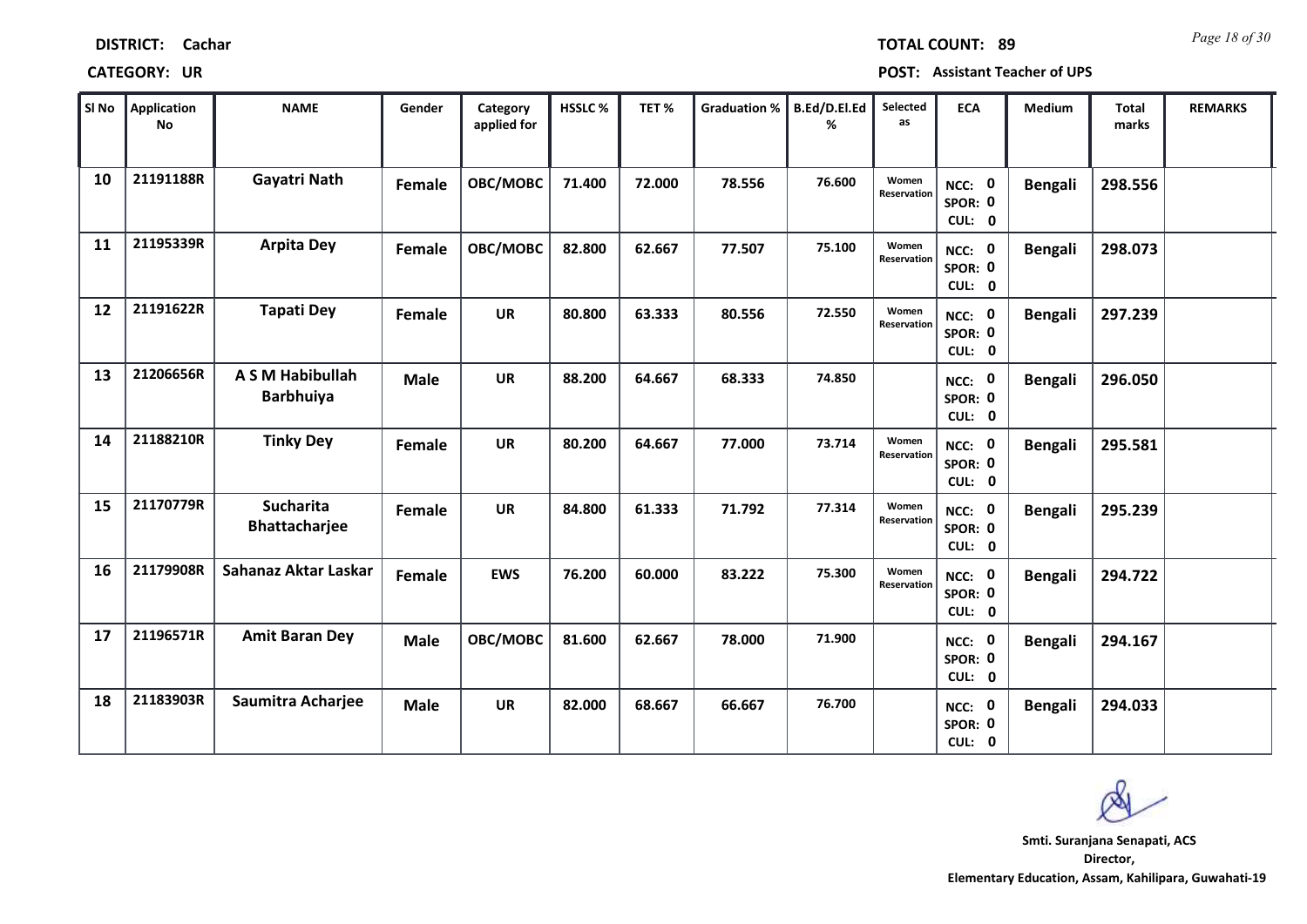| SI No | Application<br>No | <b>NAME</b>                       | Gender      | Category<br>applied for | HSSLC% | TET%   | <b>Graduation %</b> | B.Ed/D.El.Ed<br>% | Selected<br>as       | <b>ECA</b>                         | Medium         | <b>Total</b><br>marks | <b>REMARKS</b> |
|-------|-------------------|-----------------------------------|-------------|-------------------------|--------|--------|---------------------|-------------------|----------------------|------------------------------------|----------------|-----------------------|----------------|
| 19    | 21183877R         | Nazia Sultana Laskar              | Female      | <b>EWS</b>              | 81.200 | 62.667 | 70.556              | 79.150            | Women<br>Reservation | NCC: 0<br>SPOR: 0<br>CUL: 0        | Bengali        | 293.572               |                |
| 20    | 21168153R         | Dildar Hassan Laskar              | <b>Male</b> | <b>EWS</b>              | 85.000 | 66.667 | 80.250              | 61.412            |                      | NCC: 0<br>SPOR: 0<br>CUL: 0        | <b>Bengali</b> | 293.328               |                |
| 21    | 21175705R         | Yuboraj Acharjee                  | <b>Male</b> | <b>UR</b>               | 87.000 | 60.667 | 73.667              | 71.543            |                      | NCC: 0<br>SPOR: 0<br>CUL: 0        | <b>Bengali</b> | 292.876               |                |
| 22    | 21177751R         | Shilpa Dutta                      | Female      | <b>UR</b>               | 84.200 | 64.000 | 71.833              | 72.800            | Women<br>Reservation | NCC: 0<br>SPOR: 0<br>CUL: 0        | <b>Bengali</b> | 292.833               |                |
| 23    | 21187490R         | <b>Debosree Choudhury</b>         | Female      | <b>UR</b>               | 88.200 | 68.000 | 60.667              | 75.350            | Women<br>Reservation | NCC: 0<br>SPOR: 0<br>CUL: 0        | <b>Bengali</b> | 292.217               |                |
| 24    | 21190038R         | Papiya Roy                        | Female      | <b>UR</b>               | 75.200 | 60.000 | 79.111              | 77.850            | Women<br>Reservation | NCC: 0<br>SPOR: 0<br>CUL: 0        | <b>Bengali</b> | 292.161               |                |
| 25    | 21177990R         | <b>Mamta Baral</b>                | Female      | <b>UR</b>               | 65.800 | 72.667 | 78.778              | 74.750            | Women<br>Reservation | NCC: 0<br>SPOR: 0<br>CUL: 0        | <b>Bengali</b> | 291.994               |                |
| 26    | 21189454R         | <b>Monojit Chakraborty</b>        | <b>Male</b> | <b>UR</b>               | 88.400 | 60.000 | 66.278              | 77.050            |                      | <b>NCC: 0</b><br>SPOR: 0<br>CUL: 0 | <b>Bengali</b> | 291.728               |                |
| 27    | 21189584R         | <b>Shamina Azmin</b><br>Choudhury | Female      | <b>EWS</b>              | 78.200 | 60.000 | 73.111              | 80.100            | Women<br>Reservation | NCC: 0<br>SPOR: 0<br>CUL: 0        | Bengali        | 291.411               |                |

# **CATEGORY: UR POST: Assistant Teacher of UPS**

**Director, Elementary Education, Assam, Kahilipara, Guwahati-19 Smti. Suranjana Senapati, ACS**

**DISTRICT: Cachar**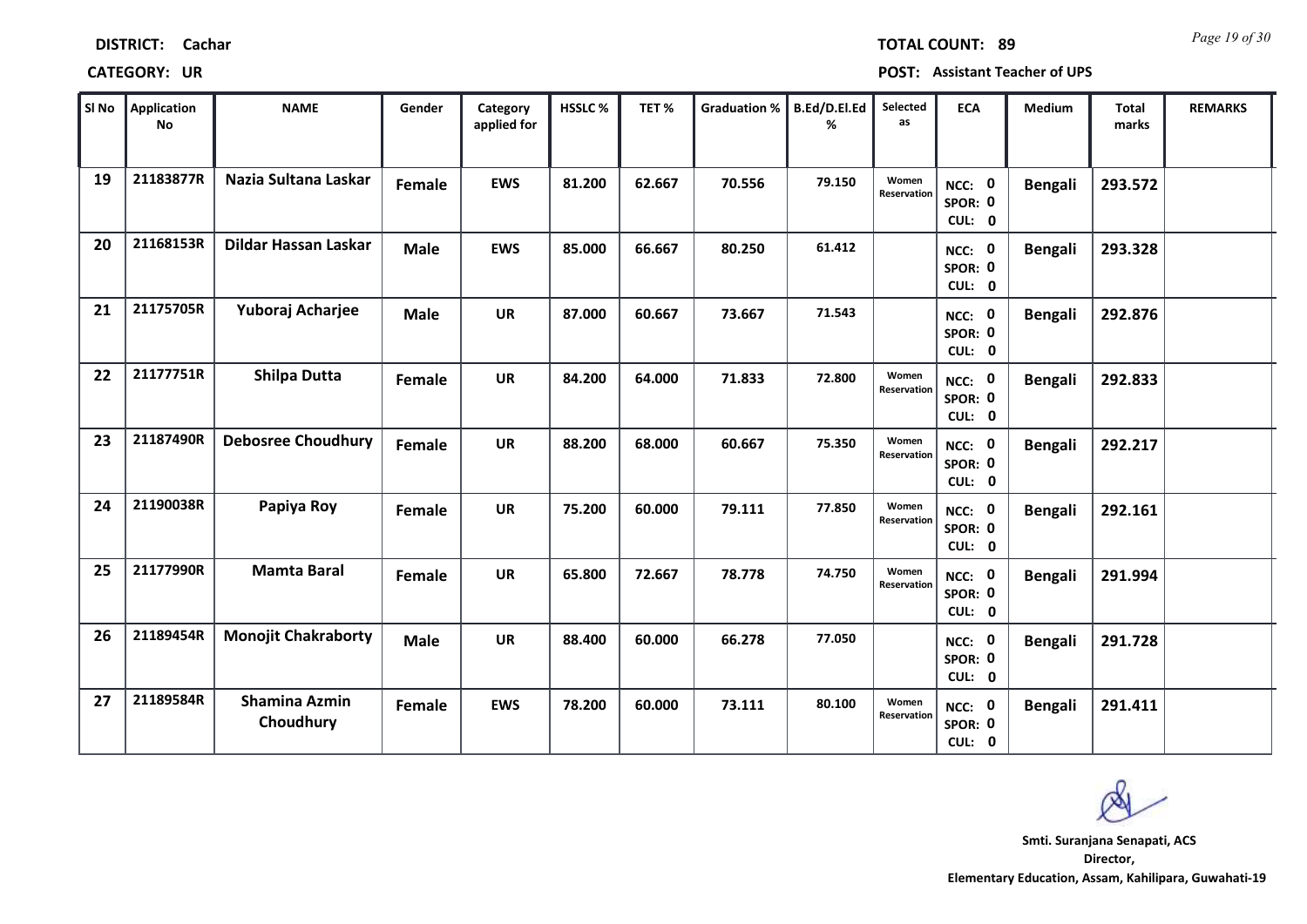| SI No | <b>Application</b><br><b>No</b> | <b>NAME</b>                      | Gender        | Category<br>applied for | HSSLC% | TET%   | <b>Graduation %</b> | B.Ed/D.El.Ed<br>% | Selected<br>as       | <b>ECA</b>                               | Medium         | <b>Total</b><br>marks | <b>REMARKS</b> |
|-------|---------------------------------|----------------------------------|---------------|-------------------------|--------|--------|---------------------|-------------------|----------------------|------------------------------------------|----------------|-----------------------|----------------|
| 28    | 21118879                        | Debika Sutradhar                 | Female        | <b>SC</b>               | 67.400 | 64.667 | 72.059              | 87.222            | Women<br>Reservation | $\mathbf 0$<br>NCC:<br>SPOR: 0<br>CUL: 0 | <b>Bengali</b> | 291.348               |                |
| 29    | 21192370R                       | <b>Sureshwaree Dutta</b>         | Female        | <b>UR</b>               | 79.400 | 60.000 | 68.889              | 82.700            | Women<br>Reservation | NCC: 0<br>SPOR: 0<br>CUL: 0              | <b>Bengali</b> | 290.989               |                |
| 30    | 21172845R                       | Sajeda Tasneem<br>Choudhury      | Female        | <b>UR</b>               | 76.200 | 68.000 | 76.750              | 69.941            | Women<br>Reservation | NCC: 0<br>SPOR: 0<br>CUL: 0              | <b>Bengali</b> | 290.891               |                |
| 31    | 21172404R                       | Sajni Rahim<br>Choudhury         | <b>Female</b> | <b>UR</b>               | 70.200 | 70.667 | 82.917              | 66.588            | Women<br>Reservation | NCC: 0<br>SPOR: 0<br>CUL: 0              | <b>Bengali</b> | 290.372               |                |
| 32    | 21174701R                       | Sangeeta Deb                     | Female        | <b>UR</b>               | 71.600 | 72.000 | 80.000              | 66.765            | Women<br>Reservation | NCC: 0<br>SPOR: 0<br>CUL: 0              | <b>Bengali</b> | 290.365               |                |
| 33    | 21211028R                       | <b>Sushmita Paul</b>             | Female        | OBC/MOBC                | 75.400 | 68.000 | 69.250              | 76.514            | Women<br>Reservation | $\mathbf 0$<br>NCC:<br>SPOR: 0<br>CUL: 0 | <b>Bengali</b> | 289.164               |                |
| 34    | 21178731R                       | <b>Sahnaz Parbin Laskar</b>      | Female        | <b>UR</b>               | 75.000 | 74.667 | 64.556              | 74.750            | Women<br>Reservation | NCC: 0<br>SPOR: 0<br>CUL: 0              | <b>Bengali</b> | 288.972               |                |
| 35    | 21202317R                       | Saleha Begum<br><b>Barbhuiya</b> | Female        | <b>EWS</b>              | 62.600 | 64.000 | 78.857              | 82.929            |                      | <b>NCC: 0</b><br>SPOR: 0<br>CUL: 0       | <b>Bengali</b> | 288.386               |                |
| 36    | 21179722R                       | Monoj Nath                       | <b>Male</b>   | OBC/MOBC                | 68.800 | 66.667 | 80.222              | 72.600            |                      | <b>NCC: 0</b><br>SPOR: 0<br>CUL: 0       | <b>Bengali</b> | 288.289               |                |

**CATEGORY: UR POST: Assistant Teacher of UPS**

*Page 20 of 30* **TOTAL COUNT: 89**

**DISTRICT: Cachar**

т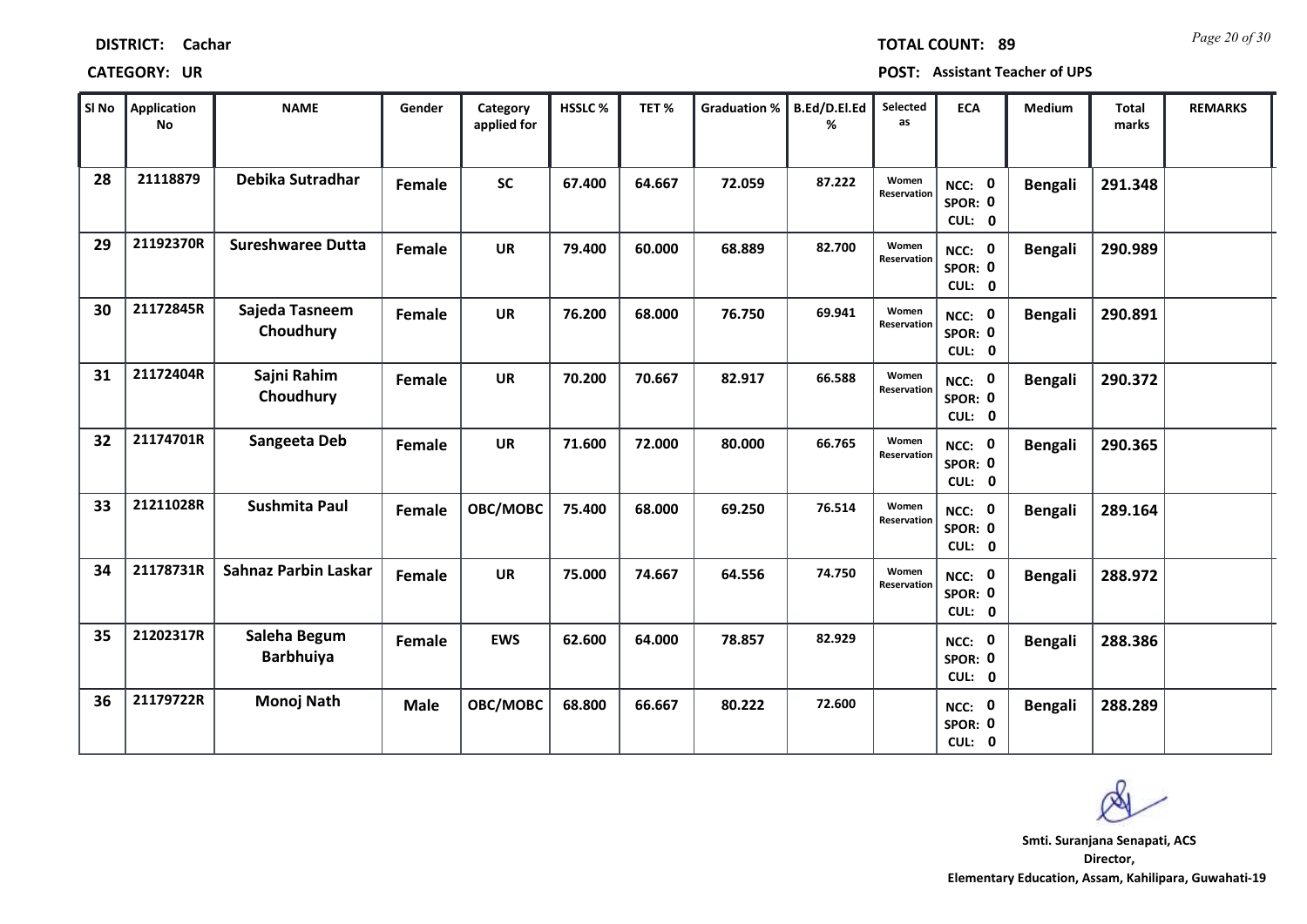| SI No | Application<br>No | <b>NAME</b>              | Gender      | Category<br>applied for | HSSLC% | TET%   | <b>Graduation %</b> | B.Ed/D.El.Ed<br>% | Selected<br>as | <b>ECA</b>                  | Medium         | <b>Total</b><br>marks | <b>REMARKS</b> |
|-------|-------------------|--------------------------|-------------|-------------------------|--------|--------|---------------------|-------------------|----------------|-----------------------------|----------------|-----------------------|----------------|
| 37    | 21200001R         | <b>Mohsina Parveen</b>   | Female      | <b>UR</b>               | 70.600 | 65.333 | 76.212              | 75.929            |                | NCC: 0<br>SPOR: 0<br>CUL: 0 | <b>Bengali</b> | 288.073               |                |
| 38    | 21201597R         | Pawan Kumar<br>Srivastav | <b>Male</b> | <b>UR</b>               | 72.200 | 76.000 | 64.111              | 75.750            |                | NCC: 0<br>SPOR: 0<br>CUL: 0 | <b>Bengali</b> | 288.061               |                |
| 39    | 21198122R         | <b>Biplob Choudhury</b>  | <b>Male</b> | <b>UR</b>               | 78.600 | 69.333 | 67.444              | 72.300            |                | NCC: 0<br>SPOR: 0<br>CUL: 0 | <b>Bengali</b> | 287.678               |                |
| 40    | 21139635          | Afruja Katr<br>Choudhury | Female      | <b>UR</b>               | 78.200 | 64.667 | 67.222              | 77.450            |                | NCC: 0<br>SPOR: 0<br>CUL: 0 | <b>Bengali</b> | 287.539               |                |
| 41    | 21202691R         | Kadeeja Fayzur<br>Rahman | Female      | <b>UR</b>               | 73.200 | 65.333 | 67.222              | 81.650            |                | NCC: 0<br>SPOR: 0<br>CUL: 0 | <b>Bengali</b> | 287.406               |                |
| 42    | 21210371R         | <b>Manish Paul</b>       | <b>Male</b> | OBC/MOBC                | 74.200 | 60.000 | 75.000              | 78.000            |                | NCC: 0<br>SPOR: 0<br>CUL: 0 | <b>Bengali</b> | 287.200               |                |
| 43    | 21198638R         | <b>Debamita Das</b>      | Female      | <b>SC</b>               | 80.400 | 62.667 | 67.222              | 76.900            |                | NCC: 0<br>SPOR: 0<br>CUL: 0 | <b>Bengali</b> | 287.189               |                |
| 44    | 21173603R         | <b>Shipon Das</b>        | <b>Male</b> | <b>SC</b>               | 74.200 | 64.667 | 68.750              | 79.450            |                | NCC: 0<br>SPOR: 0<br>CUL: 0 | <b>Bengali</b> | 287.067               |                |
| 45    | 21205262R         | <b>Suman Dey</b>         | <b>Male</b> | OBC/MOBC                | 64.200 | 71.333 | 74.471              | 77.000            |                | NCC: 0<br>SPOR: 0<br>CUL: 0 | <b>Bengali</b> | 287.004               |                |

# **CATEGORY: UR POST: Assistant Teacher of UPS**

*Page 21 of 30* **TOTAL COUNT: 89**

**Director, Elementary Education, Assam, Kahilipara, Guwahati-19 Smti. Suranjana Senapati, ACS**

**DISTRICT: Cachar**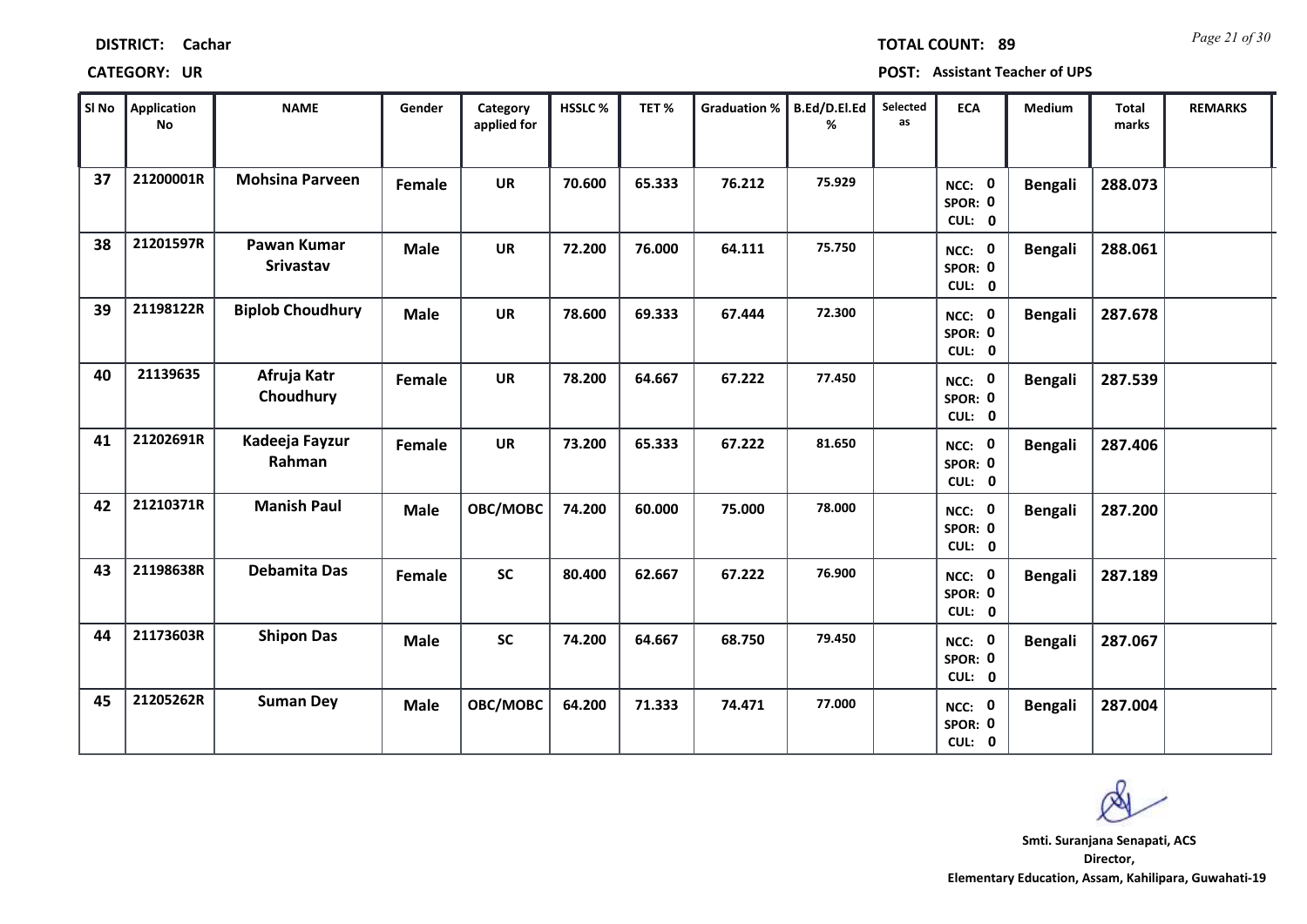| SI No | <b>Application</b><br>No | <b>NAME</b>                                     | Gender      | Category<br>applied for | HSSLC% | TET%   | <b>Graduation %</b> | B.Ed/D.El.Ed<br>% | Selected<br>as | <b>ECA</b>                         | Medium         | <b>Total</b><br>marks | <b>REMARKS</b> |
|-------|--------------------------|-------------------------------------------------|-------------|-------------------------|--------|--------|---------------------|-------------------|----------------|------------------------------------|----------------|-----------------------|----------------|
| 46    | 21167557R                | <b>Farheen Sultana</b>                          | Female      | <b>UR</b>               | 70.200 | 69.333 | 70.556              | 76.800            |                | NCC: 0<br>SPOR: 0<br>CUL: 0        | <b>Bengali</b> | 286.889               |                |
| 47    | 21186779R                | Diksha Roy                                      | Female      | <b>UR</b>               | 75.400 | 67.333 | 65.167              | 78.700            |                | NCC: 0<br>SPOR: 0<br>CUL: 0        | <b>Bengali</b> | 286.600               |                |
| 48    | 21182383R                | <b>Mumin Rosul</b><br><b>Barlaskar</b>          | <b>Male</b> | <b>UR</b>               | 75.000 | 66.667 | 76.111              | 68.700            |                | NCC: 0<br>SPOR: 0<br>CUL: 0        | <b>Bengali</b> | 286.478               |                |
| 49    | 21118804                 | <b>Pompee Gupta</b>                             | Female      | <b>UR</b>               | 80.800 | 60.000 | 70.222              | 75.400            |                | NCC: 0<br>SPOR: 0<br>CUL: 0        | <b>Bengali</b> | 286.422               |                |
| 50    | 21185014R                | <b>Begum Nazifa</b><br><b>Yeasmin Choudhury</b> | Female      | <b>EWS</b>              | 68.200 | 68.000 | 71.111              | 78.950            |                | NCC: 0<br>SPOR: 0<br>CUL: 0        | <b>Bengali</b> | 286.261               |                |
| 51    | 21111446                 | Anwesha Dutta                                   | Female      | <b>UR</b>               | 82.200 | 65.333 | 58.556              | 79.800            |                | NCC: 0<br>SPOR: 0<br>CUL: 0        | <b>Bengali</b> | 285.889               |                |
| 52    | 21193342R                | Sangita Paul                                    | Female      | OBC/MOBC                | 72.200 | 64.000 | 73.778              | 75.750            |                | NCC: 0<br>SPOR: 0<br>CUL: 0        | <b>Bengali</b> | 285.728               |                |
| 53    | 21166623R                | <b>Biprajit Goswami</b>                         | <b>Male</b> | <b>EWS</b>              | 75.400 | 71.333 | 62.000              | 76.929            |                | <b>NCC: 0</b><br>SPOR: 0<br>CUL: 0 | <b>Bengali</b> | 285.662               |                |
| 54    | 21190619R                | <b>Reshmi Chakraborty</b>                       | Female      | <b>UR</b>               | 78.800 | 60.667 | 68.706              | 77.450            |                | NCC: 0<br>SPOR: 0<br>CUL: 0        | <b>Bengali</b> | 285.623               |                |

**DISTRICT: Cachar**

**CATEGORY: UR POST: Assistant Teacher of UPS**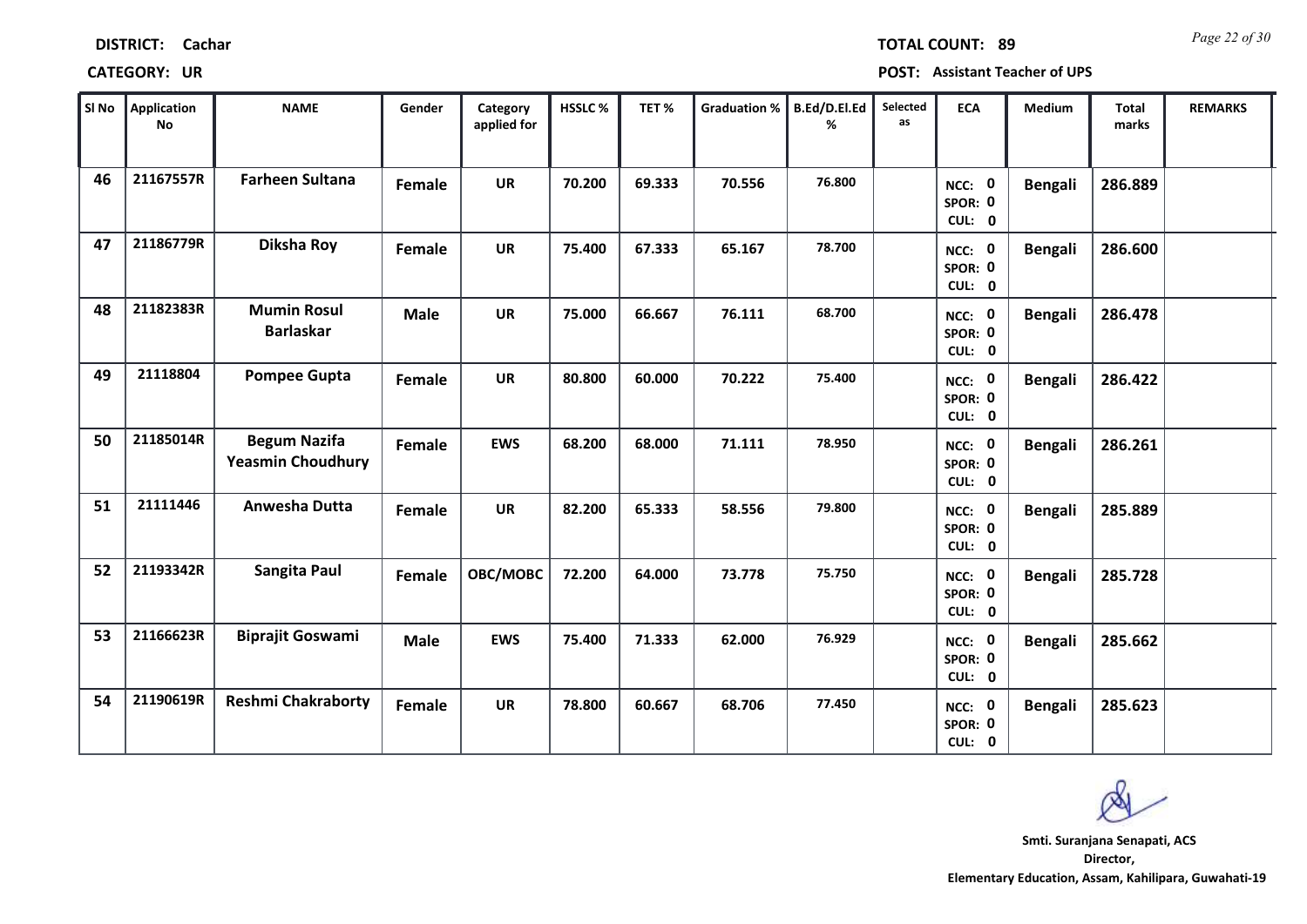| SI No | Application<br>No | <b>NAME</b>                             | Gender      | Category<br>applied for | HSSLC% | TET%   | <b>Graduation %</b> | B.Ed/D.El.Ed<br>℅ | Selected<br>as | <b>ECA</b>                         | Medium         | <b>Total</b><br>marks | <b>REMARKS</b> |
|-------|-------------------|-----------------------------------------|-------------|-------------------------|--------|--------|---------------------|-------------------|----------------|------------------------------------|----------------|-----------------------|----------------|
| 55    | 21103181          | Pankaj Nath                             | <b>Male</b> | OBC/MOBC                | 79.400 | 69.333 | 64.600              | 72.214            |                | NCC: 0<br>SPOR: 0<br>CUL: 0        | <b>Bengali</b> | 285.548               |                |
| 56    | 21198930R         | Joynul Hussain<br><b>Mazumder</b>       | <b>Male</b> | <b>EWS</b>              | 75.000 | 62.667 | 75.000              | 72.857            |                | NCC: 0<br>SPOR: 0<br>CUL: 0        | <b>Bengali</b> | 285.524               |                |
| 57    | 21193698R         | <b>Toma Paul</b>                        | Female      | OBC/MOBC                | 74.200 | 64.000 | 67.667              | 79.150            |                | NCC: 0<br>SPOR: 0<br>CUL: 0        | <b>Bengali</b> | 285.017               |                |
| 58    | 21202722R         | <b>Marjia Begum</b><br><b>Barbhuiya</b> | Female      | <b>UR</b>               | 82.000 | 67.333 | 60.222              | 75.214            |                | NCC: 0<br>SPOR: 0<br>CUL: 0        | <b>Bengali</b> | 284.770               |                |
| 59    | 21166957R         | <b>Amrita Nath</b><br>Choudhury         | Female      | OBC/MOBC                | 76.400 | 66.000 | 72.889              | 69.350            |                | NCC: 0<br>SPOR: 0<br>CUL: 0        | <b>Bengali</b> | 284.639               |                |
| 60    | 21177098R         | Ipsita Sen                              | Female      | <b>EWS</b>              | 66.000 | 70.667 | 68.333              | 78.571            |                | NCC: 0<br>SPOR: 0<br>CUL: 0        | <b>Bengali</b> | 283.571               |                |
| 61    | 21206540R         | <b>Bijoy Mazumdar</b>                   | <b>Male</b> | OBC/MOBC                | 73.400 | 66.667 | 75.176              | 68.286            |                | NCC: 0<br>SPOR: 0<br>CUL: 0        | <b>Bengali</b> | 283.529               |                |
| 62    | 21173534R         | Sonali Bhattacharjee                    | Female      | <b>UR</b>               | 80.400 | 69.333 | 55.889              | 77.750            |                | <b>NCC: 0</b><br>SPOR: 0<br>CUL: 0 | <b>Bengali</b> | 283.372               |                |
| 63    | 21164782R         | <b>Dibakar Singh Chetri</b>             | <b>Male</b> | <b>UR</b>               | 79.200 | 70.000 | 63.111              | 71.000            |                | <b>NCC: 0</b><br>SPOR: 0<br>CUL: 0 | <b>Bengali</b> | 283.311               |                |

# **DISTRICT: Cachar**

**CATEGORY: UR POST: Assistant Teacher of UPS**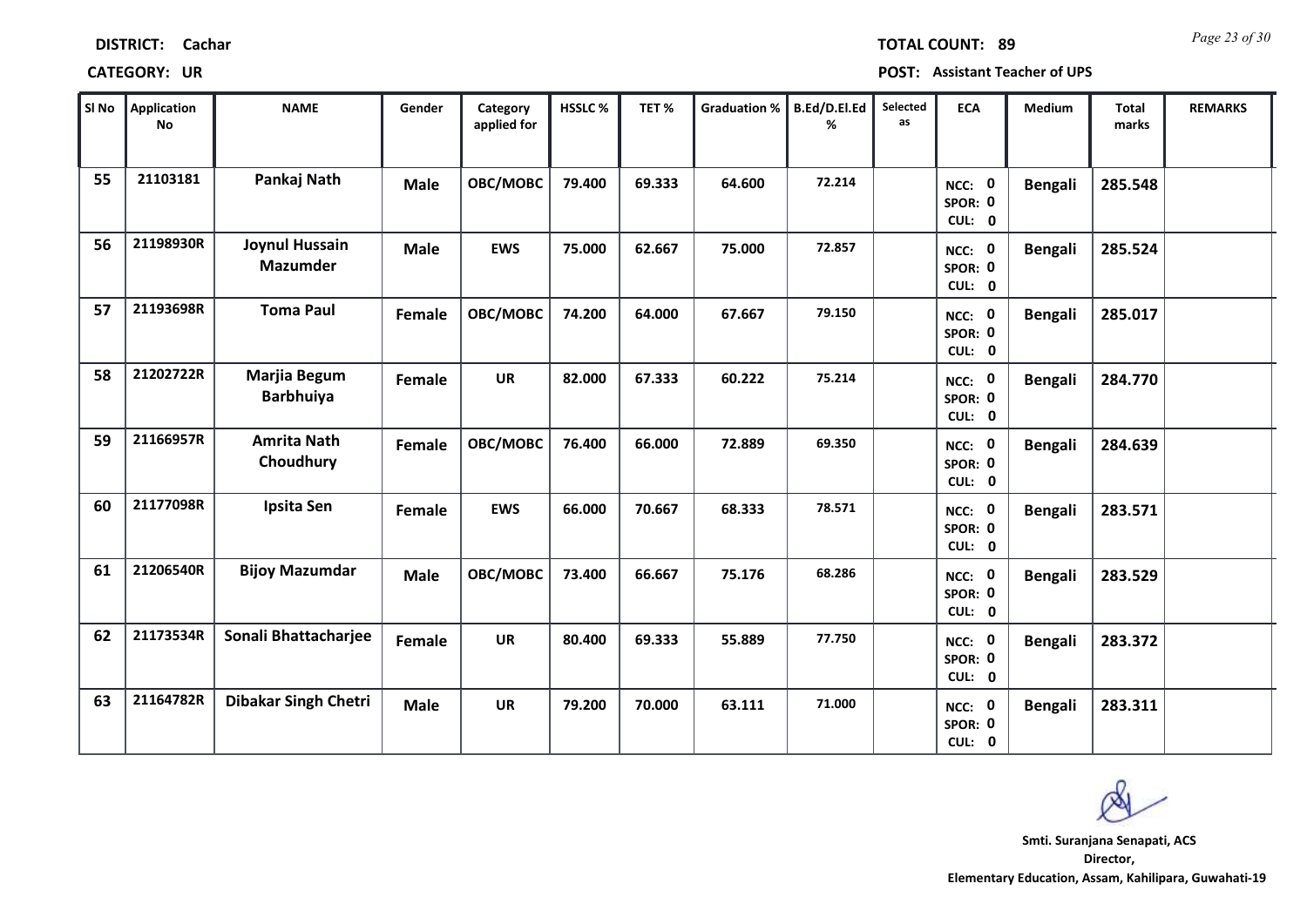| <b>DISTRICT:</b> | Cachar |
|------------------|--------|
|------------------|--------|

### **CATEGORY: UR POST: Assistant Teacher of UPS**

| SI No | <b>Application</b><br><b>No</b> | <b>NAME</b>                                | Gender      | Category<br>applied for | HSSLC % | TET%   | <b>Graduation %</b> | B.Ed/D.El.Ed<br>% | Selected<br>as | <b>ECA</b>                               | Medium         | <b>Total</b><br>marks | <b>REMARKS</b> |
|-------|---------------------------------|--------------------------------------------|-------------|-------------------------|---------|--------|---------------------|-------------------|----------------|------------------------------------------|----------------|-----------------------|----------------|
| 64    | 21206554R                       | <b>Sahin Nasrin</b><br><b>Barbhuiya</b>    | Female      | <b>EWS</b>              | 72.200  | 63.333 | 83.333              | 64.412            |                | NCC: 0<br>SPOR: 0<br>CUL: 0              | <b>Bengali</b> | 283.278               |                |
| 65    | 21184826R                       | Priyanka Deb Roy                           | Female      | <b>UR</b>               | 65.000  | 63.333 | 75.471              | 79.286            |                | NCC: 0<br>SPOR: 0<br>CUL: 0              | <b>Bengali</b> | 283.090               |                |
| 66    | 21212709R                       | <b>Charimul Islam Khan</b>                 | <b>Male</b> | <b>EWS</b>              | 75.800  | 60.000 | 70.167              | 77.063            |                | NCC: 0<br>SPOR: 0<br>CUL: 0              | <b>Bengali</b> | 283.029               |                |
| 67    | 21183897R                       | <b>Sangita Nath</b>                        | Female      | OBC/MOBC                | 74.000  | 60.000 | 69.417              | 79.400            |                | $\mathbf 0$<br>NCC:<br>SPOR: 0<br>CUL: 0 | <b>Bengali</b> | 282.817               |                |
| 68    | 21168006R                       | <b>Shehnaz Sultana</b><br><b>Barbhuiya</b> | Female      | <b>UR</b>               | 69.600  | 61.330 | 74.880              | 76.900            |                | $\mathbf 0$<br>NCC:<br>SPOR: 0<br>CUL: 0 | <b>Bengali</b> | 282.720               |                |
| 69    | 21171842R                       | <b>Monidipa Shome</b><br>Purkayastha       | Female      | <b>EWS</b>              | 74.600  | 68.000 | 74.889              | 65.150            |                | NCC: 0<br>SPOR: 0<br>CUL: 0              | <b>Bengali</b> | 282.639               |                |
| 70    | 21199379R                       | <b>Abdul Mukit Laskar</b>                  | <b>Male</b> | <b>EWS</b>              | 61.600  | 78.000 | 75.333              | 67.550            |                | NCC: 0<br>SPOR: 0<br>CUL: 0              | <b>Bengali</b> | 282.483               |                |
| 71    | 21166603R                       | Rafana Farhat Laskar                       | Female      | <b>EWS</b>              | 70.400  | 62.667 | 72.458              | 76.850            |                | <b>NCC: 0</b><br>SPOR: 0<br>CUL: 0       | <b>Bengali</b> | 282.375               |                |
| 72    | 21180672R                       | <b>Sunanda Das</b>                         | Female      | <b>SC</b>               | 70.600  | 68.667 | 73.000              | 69.829            |                | $\mathbf 0$<br>NCC:<br>SPOR: 0<br>CUL: 0 | <b>Bengali</b> | 282.095               |                |

**Director, Elementary Education, Assam, Kahilipara, Guwahati-19 Smti. Suranjana Senapati, ACS**

*Page 24 of 30* **TOTAL COUNT: 89**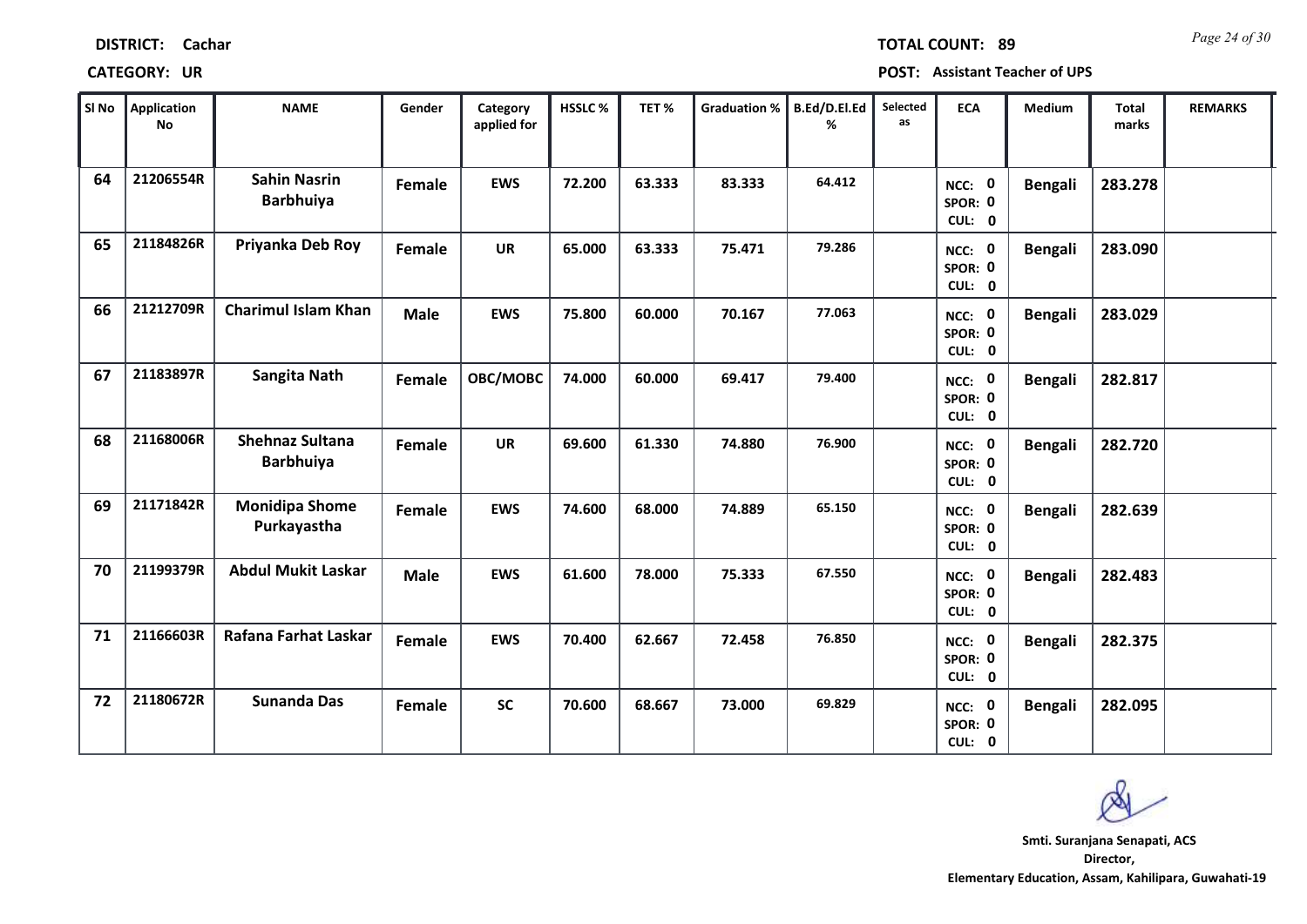| SI No | Application<br>No | <b>NAME</b>                           | Gender        | Category<br>applied for | HSSLC% | TET%   | <b>Graduation %</b> | B.Ed/D.El.Ed<br>℅ | Selected<br>as | <b>ECA</b>                          | Medium         | <b>Total</b><br>marks | <b>REMARKS</b> |
|-------|-------------------|---------------------------------------|---------------|-------------------------|--------|--------|---------------------|-------------------|----------------|-------------------------------------|----------------|-----------------------|----------------|
| 73    | 21211985R         | Ranjana Singha                        | <b>Female</b> | OBC/MOBC                | 63.600 | 70.000 | 70.444              | 78.000            |                | NCC: 0<br>SPOR: 0<br>CUL: 0         | <b>Bengali</b> | 282.044               |                |
| 74    | 21173109R         | <b>Bishal Das</b><br>Purkayastha      | <b>Male</b>   | <b>UR</b>               | 73.000 | 66.667 | 60.222              | 81.050            |                | NCC: 0<br>SPOR: 0<br>CUL: 0         | <b>Bengali</b> | 280.939               |                |
| 75    | 21170477R         | Wahida Khanom<br><b>Barbhuiya</b>     | Female        | <b>UR</b>               | 66.200 | 72.667 | 73.571              | 68,400            |                | NCC: 0<br>SPOR: 0<br>CUL: 0         | <b>Bengali</b> | 280.838               |                |
| 76    | 21192646R         | <b>Monowara Begom</b><br>Anchari      | Female        | <b>EWS</b>              | 78.800 | 64.000 | 63.667              | 74.143            |                | NCC: 0<br>SPOR: 0<br>CUL: 0         | <b>Bengali</b> | 280.610               |                |
| 77    | 21167636R         | <b>Hasim Ahmed</b><br><b>Mazumder</b> | <b>Male</b>   | <b>EWS</b>              | 72.400 | 64.000 | 65.778              | 68.286            |                | <b>NCC: 10</b><br>SPOR: 0<br>CUL: 0 | <b>Bengali</b> | 280.463               |                |
| 78    | 21167277R         | <b>Bijon Baroi</b>                    | <b>Male</b>   | OBC/MOBC                | 76.600 | 62.667 | 64.167              | 76.786            |                | NCC: 0<br>SPOR: 0<br>CUL: 0         | <b>Bengali</b> | 280.219               |                |
| 79    | 21174898R         | Sonchali Ghosh                        | Female        | <b>UR</b>               | 73.000 | 60.000 | 71.667              | 75.357            |                | NCC: 0<br>SPOR: 0<br>CUL: 0         | <b>Bengali</b> | 280.024               |                |
| 80    | 21188261R         | Alka Ruksana Laskar                   | Female        | <b>EWS</b>              | 82.000 | 62.667 | 57.583              | 77.571            |                | <b>NCC: 0</b><br>SPOR: 0<br>CUL: 0  | <b>Bengali</b> | 279.821               |                |
| 81    | 21186818R         | Naima Begom<br><b>Barbhuiya</b>       | Female        | <b>EWS</b>              | 74.600 | 70.000 | 61.417              | 73.643            |                | <b>NCC: 0</b><br>SPOR: 0<br>CUL: 0  | <b>Bengali</b> | 279.660               |                |

# **DISTRICT: Cachar**

# **CATEGORY: UR POST: Assistant Teacher of UPS**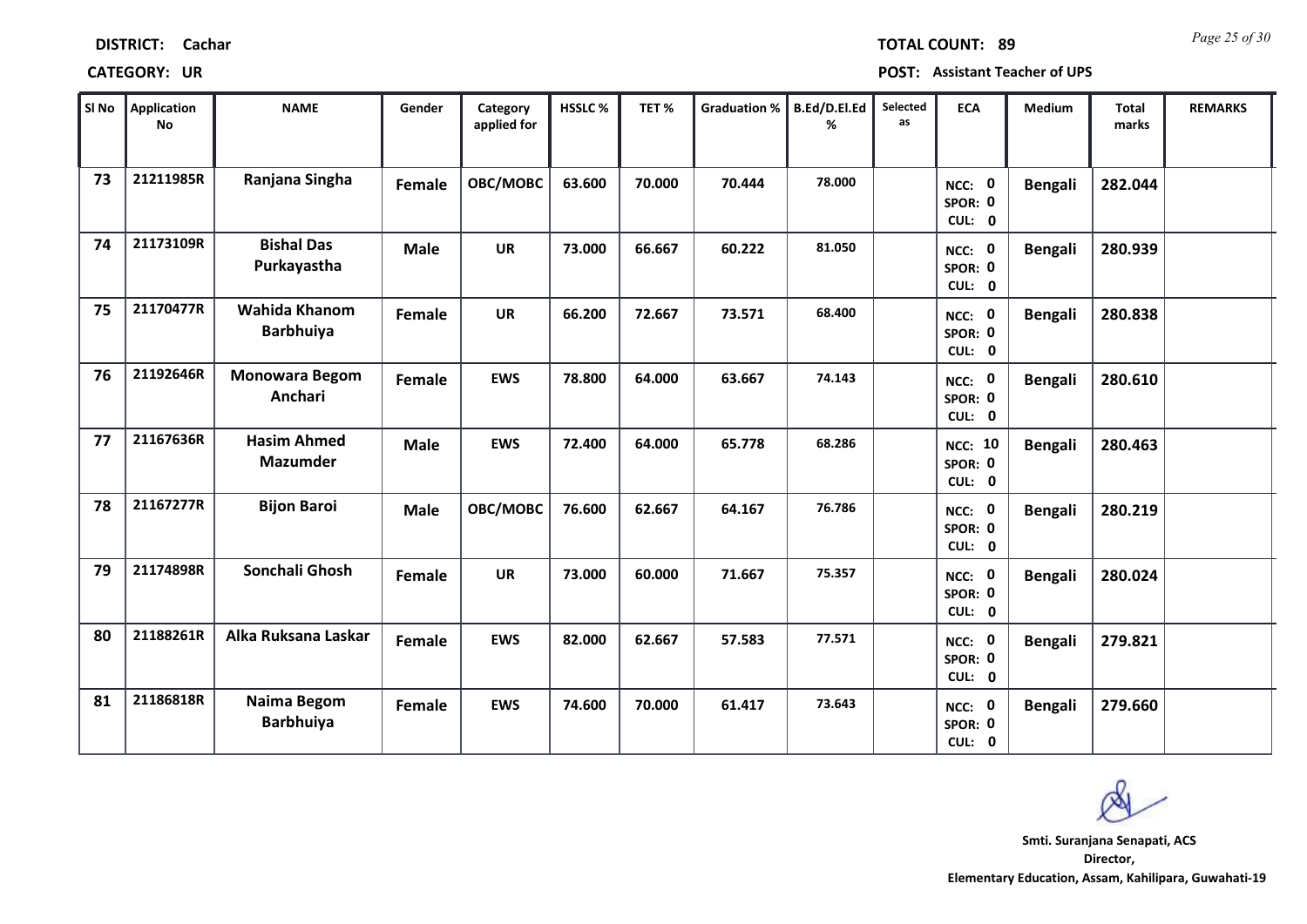| SI No | Application<br>No | <b>NAME</b>                             | Gender        | Category<br>applied for | HSSLC% | TET%   | Graduation % | <b>B.Ed/D.El.Ed</b><br>℅ | Selected<br>as | <b>ECA</b>                          | Medium         | <b>Total</b><br>marks | <b>REMARKS</b> |
|-------|-------------------|-----------------------------------------|---------------|-------------------------|--------|--------|--------------|--------------------------|----------------|-------------------------------------|----------------|-----------------------|----------------|
| 82    | 21201155R         | <b>Mousumi Roy</b>                      | <b>Female</b> | <b>UR</b>               | 81.600 | 60.000 | 67.111       | 70.800                   |                | NCC: 0<br>SPOR: 0<br>CUL: 0         | <b>Bengali</b> | 279.511               |                |
| 83    | 21180856R         | <b>Rubi Biswas</b>                      | Female        | OBC/MOBC                | 69.200 | 62.667 | 63.958       | 73.643                   |                | <b>NCC: 10</b><br>SPOR: 0<br>CUL: 0 | <b>Bengali</b> | 279.468               |                |
| 84    | 21211011R         | Anupama Paul                            | Female        | OBC/MOBC                | 66.600 | 70.000 | 61.889       | 80.900                   |                | NCC: 0<br>SPOR: 0<br>CUL: 0         | Bengali        | 279.389               |                |
| 85    | 21169254R         | <b>Ikbal Hussain</b><br><b>Mazumder</b> | <b>Male</b>   | <b>EWS</b>              | 75.000 | 62.667 | 66.500       | 75.000                   |                | NCC: 0<br>SPOR: 0<br>CUL: 0         | Bengali        | 279.167               |                |
| 86    | 21177466R         | Sushmita Saha                           | Female        | <b>EWS</b>              | 75.400 | 60.667 | 74.588       | 68.286                   |                | NCC: 0<br>SPOR: 0<br>CUL: 0         | <b>Bengali</b> | 278.941               |                |
| 87    | 21199283R         | Neelakhi Paul                           | Female        | OBC/MOBC                | 73.400 | 70.000 | 60.889       | 74.550                   |                | NCC: 0<br>SPOR: 0<br>CUL: 0         | <b>Bengali</b> | 278.839               |                |
| 88    | 21170858R         | Rabina Yeasmin<br>Choudhury             | <b>Female</b> | <b>UR</b>               | 79.200 | 62.000 | 64.200       | 73.100                   |                | NCC: 0<br>SPOR: 0<br>CUL: 0         | Bengali        | 278.500               |                |
| 89    | 21166512R         | <b>Saugat Nath</b>                      | <b>Male</b>   | <b>OBC/MOBC</b>         | 74.200 | 67.333 | 72.556       | 64.400                   |                | NCC: 0<br>SPOR: 0<br>CUL: 0         | <b>Bengali</b> | 278.489               |                |

т

r.

**CATEGORY: UR POST: Assistant Teacher of UPS**

**Director, Elementary Education, Assam, Kahilipara, Guwahati-19 Smti. Suranjana Senapati, ACS**

*Page 26 of 30* **TOTAL COUNT: 89**

**DISTRICT: Cachar**

т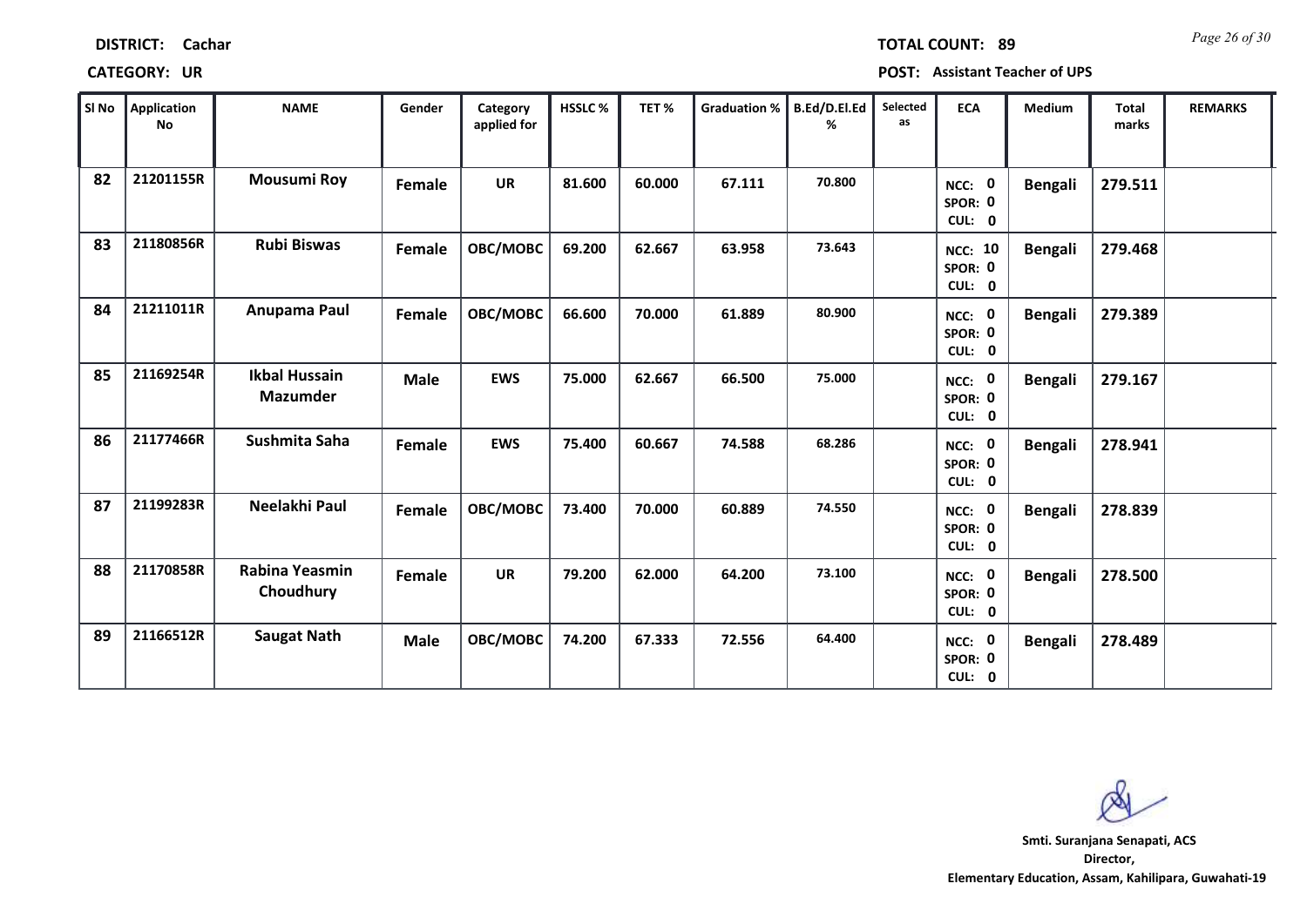| SI No        | Application<br>No | <b>NAME</b>                      | Gender      | Category<br>applied for | HSSLC % | TET%   | Graduation % | B.Ed/D.El.Ed<br>℅ | Selected<br>as       | <b>ECA</b>                     | Medium         | <b>Total</b><br>marks | <b>REMARKS</b> |
|--------------|-------------------|----------------------------------|-------------|-------------------------|---------|--------|--------------|-------------------|----------------------|--------------------------------|----------------|-----------------------|----------------|
| $\mathbf{1}$ | 21207096R         | M Rasna Singha                   | Female      | OBC/MOBC                | 59.600  | 58.000 | 57.333       | 71.571            | Women<br>Reservation | NCC: 0<br>SPOR: 0<br>CUL: 0    | <b>Bengali</b> | 246.505               |                |
| $\mathbf{2}$ | 21169667R         | <b>Kamaljit Singha</b>           | <b>Male</b> | OBC/MOBC                | 55.000  | 68.667 | 51.778       | 71.000            |                      | NCC: 0<br>SPOR: 0<br>CUL: 0    | <b>Bengali</b> | 246.444               |                |
| 3            | 21172320R         | Rajesh Singha                    | <b>Male</b> | OBC/MOBC                | 69.600  | 55.333 | 45.000       | 71.200            |                      | NCC: 0<br>SPOR: 0<br>CUL: 0    | <b>Bengali</b> | 241.133               |                |
| 4            | 21195015R         | <b>Majina Begum</b><br>Choudhury | Female      | OBC/MOBC                | 51.600  | 56.667 | 60.250       | 69.786            | Women<br>Reservation | NCC: 0<br>SPOR: 0<br>CUL: 0    | <b>Bengali</b> | 238.302               |                |
| 5            | 21165070R         | Premita Singha                   | Female      | OBC/MOBC                | 57.000  | 55.333 | 61.889       | 61.500            |                      | 0<br>NCC:<br>SPOR: 0<br>CUL: 0 | <b>Bengali</b> | 235.722               |                |
| 6            | 21180748R         | N Bikram Singha                  | <b>Male</b> | OBC/MOBC                | 52.400  | 62.667 | 54.583       | 63.550            |                      | NCC: 0<br>SPOR: 0<br>CUL: 0    | <b>Bengali</b> | 233.200               |                |

*Page 27 of 30* **TOTAL COUNT: 6**

**DISTRICT: Cachar**

# **CATEGORY: OBC/MOBC POST: Manipuri Language Teacher of UPS**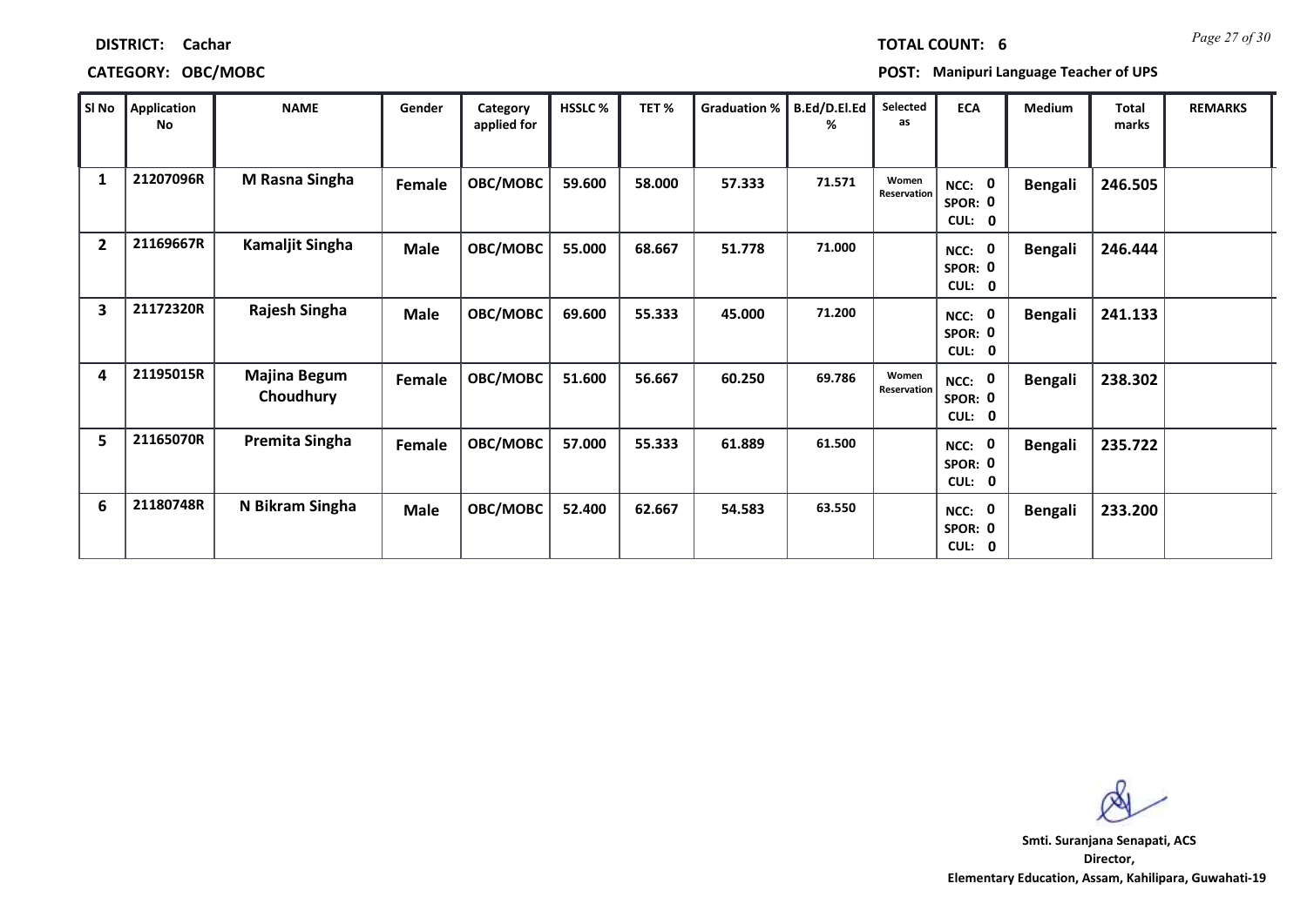|  | <b>TOTAL COUNT:</b> |  |
|--|---------------------|--|
|  |                     |  |

# **CATEGORY: OBC/MOBC POST: Science Teacher of UPS**

| l Si No                 | Application<br>No | <b>NAME</b>         | Gender | Category<br>applied for | <b>HSSLC</b> % | TET%   | Graduation %   B.Ed/D.El.Ed | %      | Selected<br>as              | <b>ECA</b>                     | <b>Medium</b>  | <b>Total</b><br>marks | <b>REMARKS</b> |
|-------------------------|-------------------|---------------------|--------|-------------------------|----------------|--------|-----------------------------|--------|-----------------------------|--------------------------------|----------------|-----------------------|----------------|
|                         | 21194262R         | <b>Minoti Sinha</b> | Female | OBC/MOBC                | 68.400         | 68.667 | 82.889                      | 79.050 | Women<br><b>Reservation</b> | NCC: 0<br>SPOR: 0<br>CUL: 0    | <b>Bengali</b> | 299.006               |                |
| -2                      | 21183594R         | Priya Seram         | Female | OBC/MOBC                | 69.400         | 62.667 | 84.417                      | 71.882 |                             | 0<br>NCC:<br>SPOR: 0<br>CUL: 0 | <b>Bengali</b> | 288.366               |                |
| $\overline{\mathbf{3}}$ | 21165856R         | <b>Ankita Paul</b>  | Female | OBC/MOBC                | 63.400         | 55.333 | 73.824                      | 80.643 |                             | 0<br>NCC:<br>SPOR: 0<br>CUL: 0 | <b>Bengali</b> | 273.200               |                |

**Director, Elementary Education, Assam, Kahilipara, Guwahati-19 Smti. Suranjana Senapati, ACS**

**3 Page 28 of 30**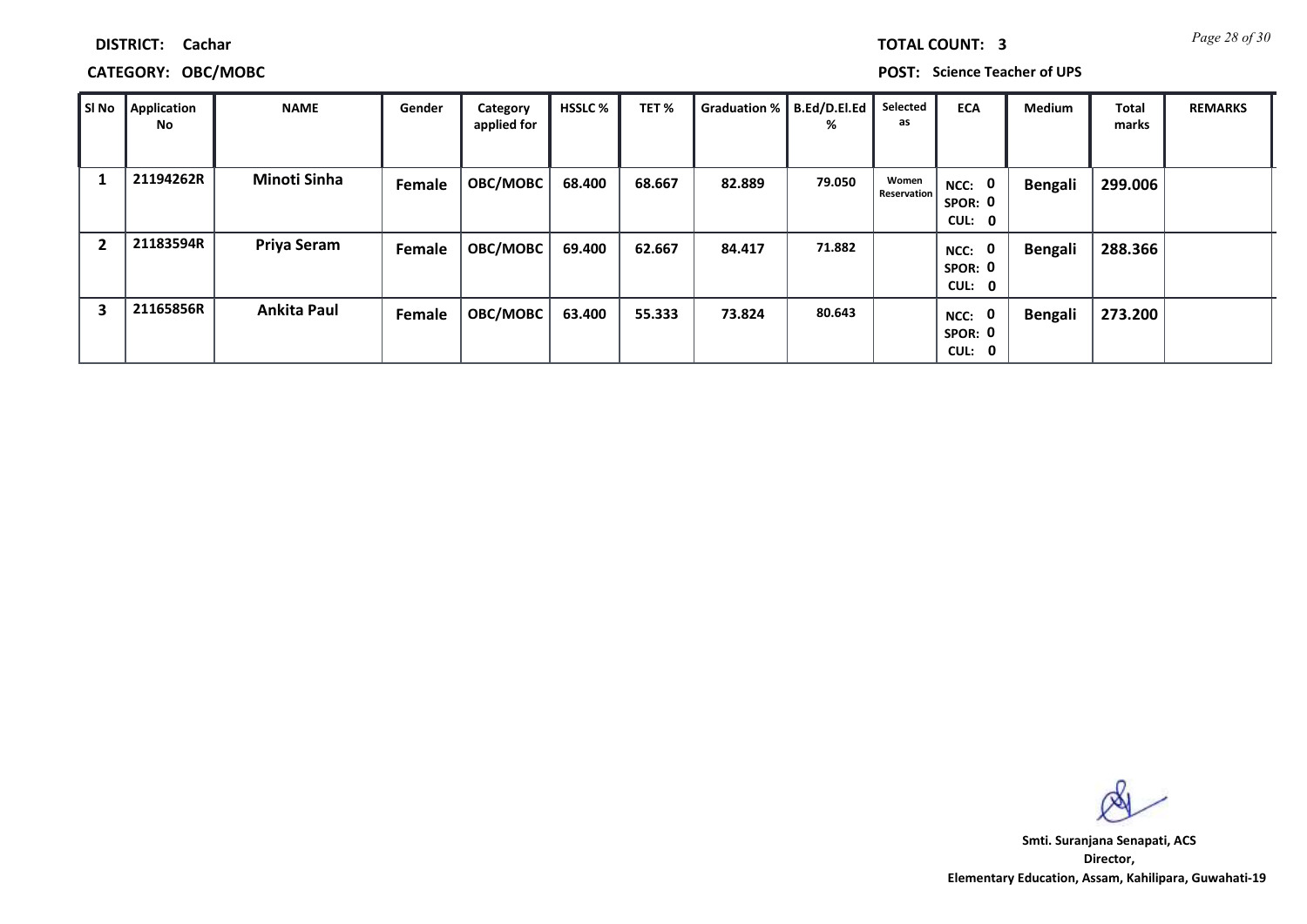*Page 29 of 30* **TOTAL COUNT: 1**

**DISTRICT: Cachar**

**CATEGORY: PwD POST: Science Teacher of UPS**

| Sl No | Application<br>No | <b>NAME</b>        | Gender | Category<br>applied for | HSSLC % | TET %  | Graduation %   B.Ed/D.El.Ed | %      | Selected<br>as              | <b>ECA</b>                                | <b>Medium</b> | <b>Total</b><br>marks | <b>REMARKS</b>         |
|-------|-------------------|--------------------|--------|-------------------------|---------|--------|-----------------------------|--------|-----------------------------|-------------------------------------------|---------------|-----------------------|------------------------|
|       | 21179252R         | <b>Shipra Paul</b> | Female | <b>OBC/MOBC</b><br>PwD  | 51.800  | 60.667 | 45.714                      | 44.286 | Women<br><b>Reservation</b> | $\mathbf{0}$<br>NCC:<br>SPOR: 0<br>CUL: 0 | Bengali       | 202.467               | <b>PwD</b><br>Withheld |